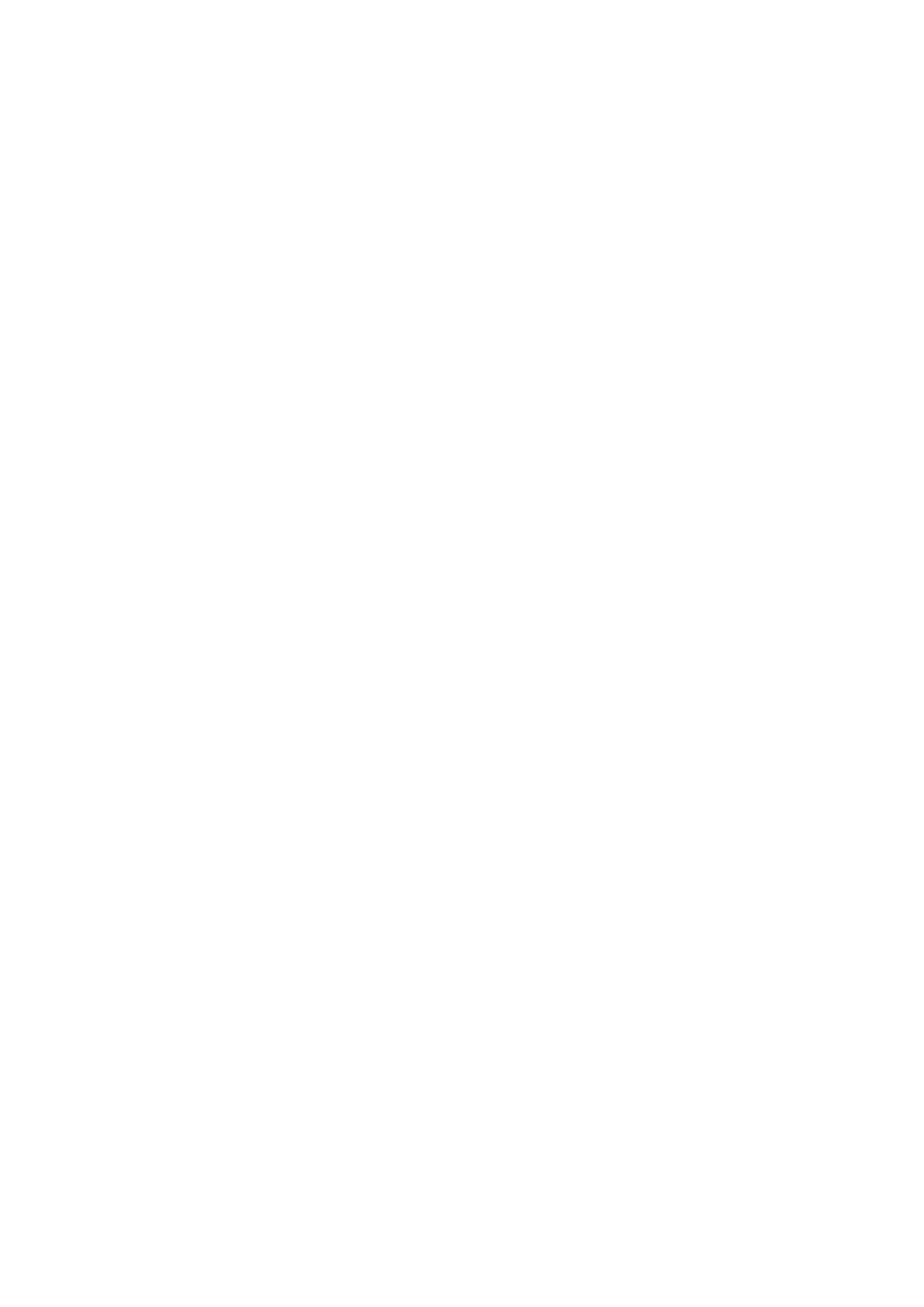

PO Box 61 Palmerston NT 0831

# **ABOUT THIS SPECIFICATION**

This document was prepared by the Department of Infrastructure (DoI), and specifies the general requirement for Environmental Management.

All Dol activities and services are to comply with current legislation. Dol's Quality, Safety and Environmental Policy outlines Dol's commitment to undertaking all of its activities in an environmentally responsible manner and effectively managing risks that may lead to an impact on the environment.

Dol seeks to be recognised as the expert in government infrastructure programming, procurement and construction.

Environmental management is an integral part of providing a high level of service delivery, continual improvement of processes, and quality project outcomes.

This is the first edition of the Environmental Management Specification.

**Bob Pemble Chief Engineer** 



/S November 2013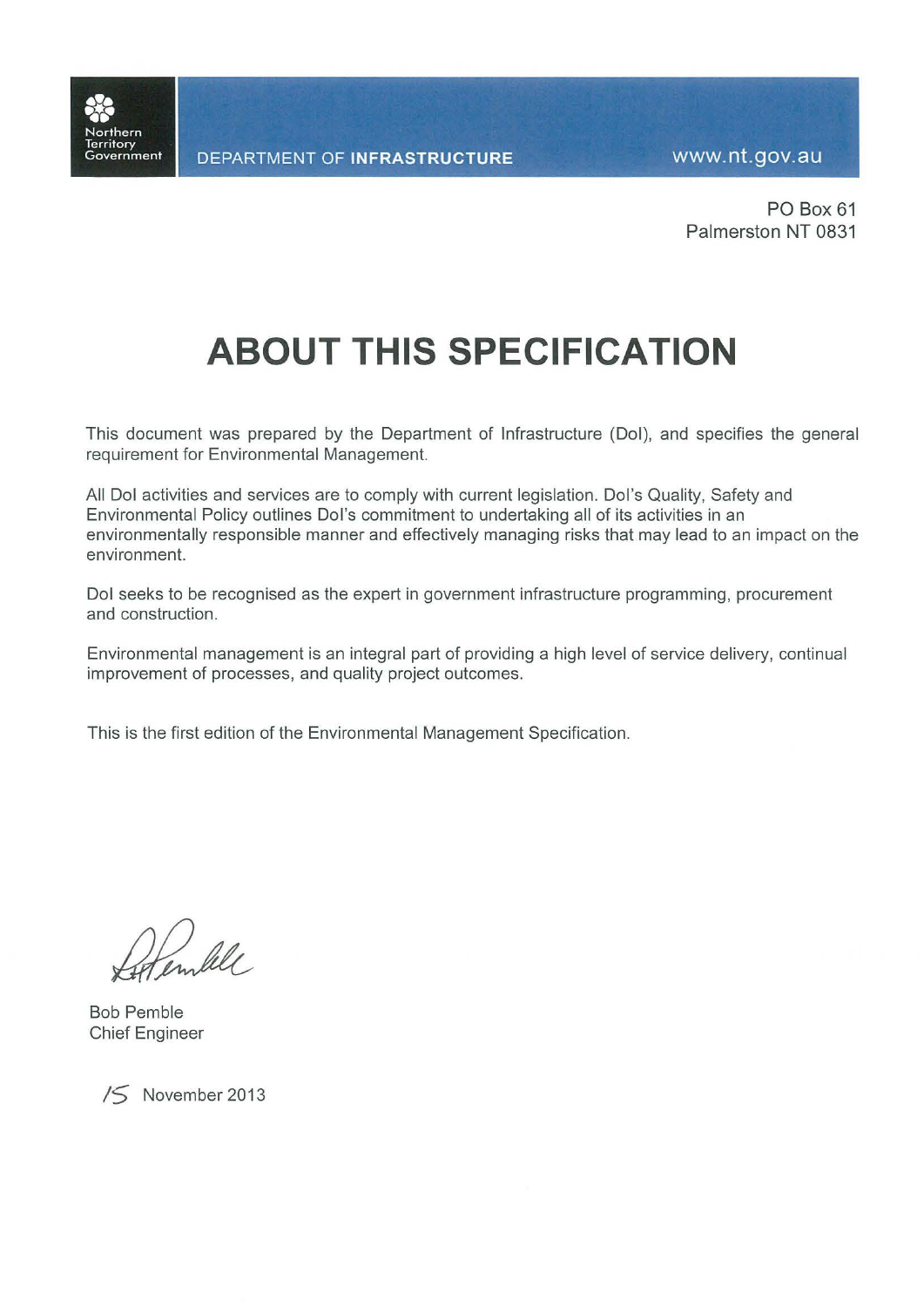# **INFORMATION**

For further information regarding this Standard Specification for Environmental Management contact:

Specification Services, Department of Infrastructure PO Box 61, Palmerston NT 0831 Telephone: (08) 8946 5021 [Email:](mailto:foscaro@nt.gov.au) DocumentationServices.DOI@nt.g[ov.](mailto:foscaro@nt.gov.au)au

Environmental Services: Email: Environment.DOI@nt.gov.au Phone: (08) 8946 5003

First edition: 2014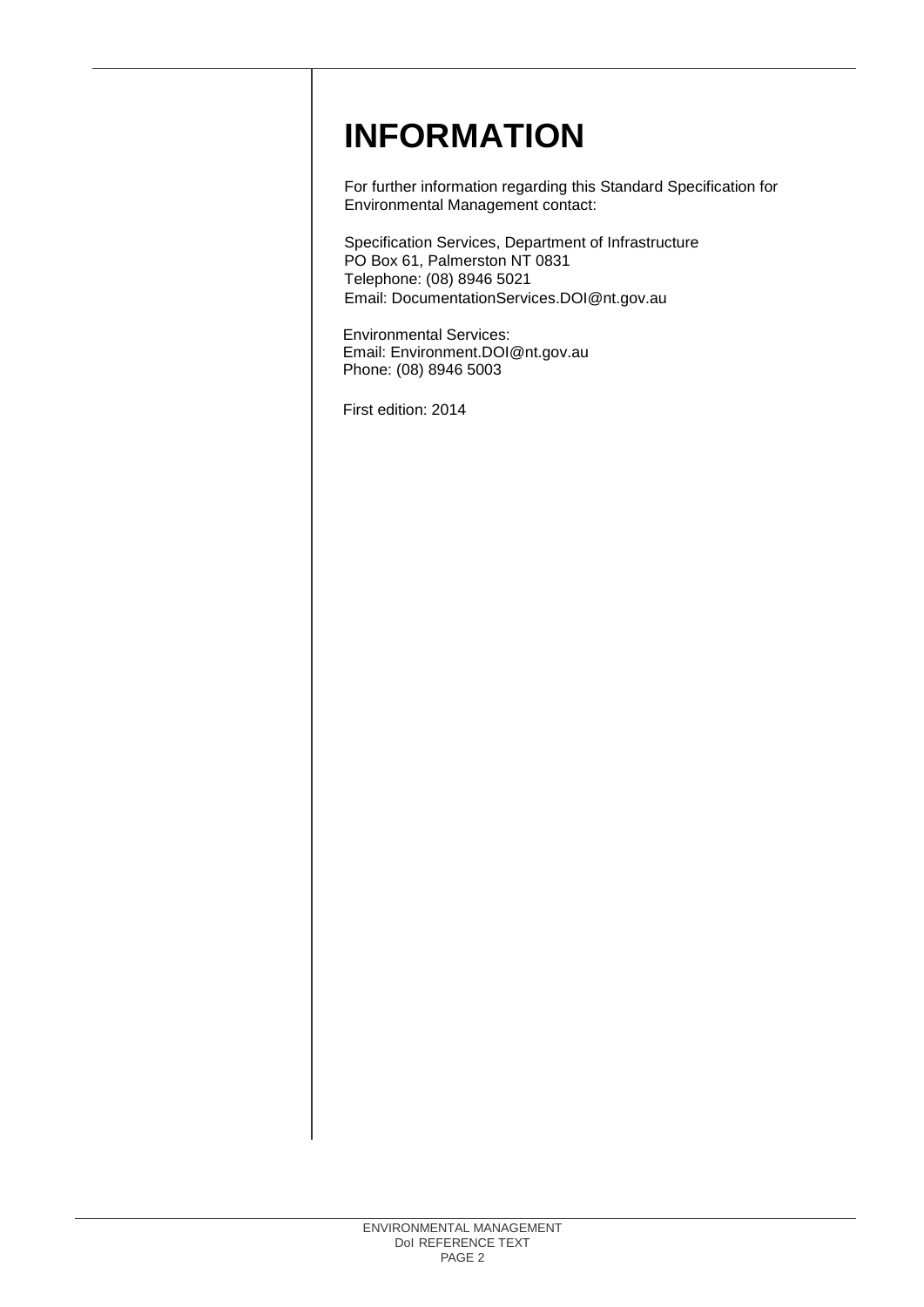

# **Standard Specification for Environmental Management First edition**

# **REFERENCE TEXT**

**REFERENCE**: Read this Standard Specification in conjunction with the Project Specific Requirements and Drawings, if any. Only those parts of the Standard Specification which refer to the works being carried out apply. This document may be used as a blanket reference specification referring generally to the standards of materials and workmanship required by DoI for all projects.

# **PROJECT SPECIFIC REQUIREMENTS**:

The selection of specific items or materials for the works being carried out are specified in the Project Specific Requirements or shown as notes on the drawings.

OR

There are no separate Project Specific Requirements. For specific items or materials for the works being carried out, refer to the drawings or scope of work if any.

**PRECEDENCE**: Any provision in the project specification or on the project drawings shall override any conflicting provision in this Standard Specification.

**HOLD AND WITNESS POINTS**: These apply whether quality assurance is included in this project or not. Refer to the definitions of hold points and witness points in the General Requirements section of the Request for Tender document.

**SITE COPY**: Retain a copy of this document on site for the duration of the works.

**ELECTRONIC COPY:** Available through Specification Services website: <http://www.nt.gov.au/infrastructure/techspecs/index.shtml>

© Copyright

This document is copyright protected and the property of Construction Information Systems Australia Pty Ltd and the Government of the Northern Territory of Australia and must not be retained, copied or used without authority.

**ISSN 2202-7106**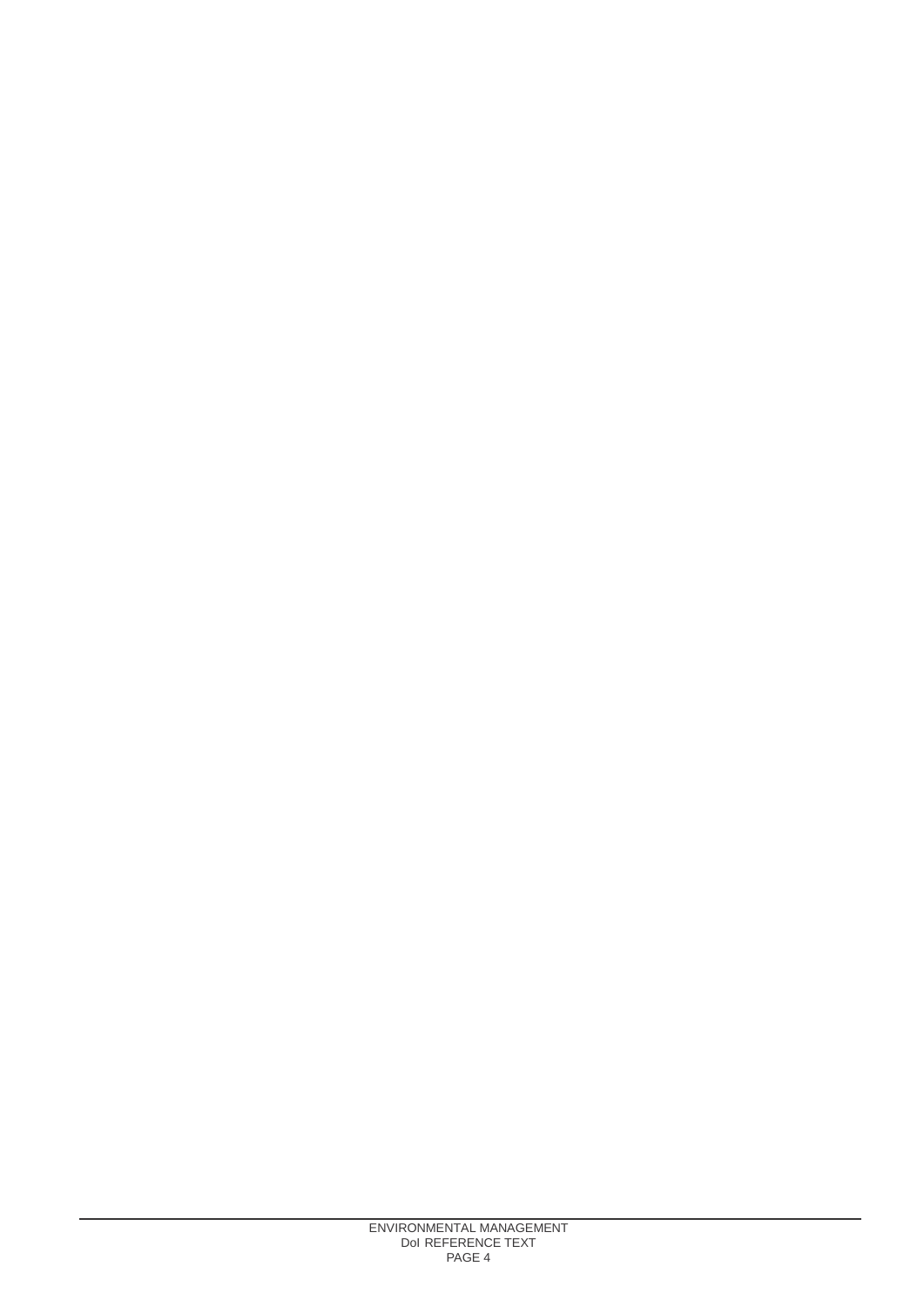# **STANDARD SPECIFICATION FOR ENVIRONMENTAL MANAGEMENT**

# **Contents**

| 1  |  |
|----|--|
| 2  |  |
| 3  |  |
| 4  |  |
| 5  |  |
| 6  |  |
| 7  |  |
| 8  |  |
| 9  |  |
| 10 |  |
| 11 |  |
| 12 |  |
| 13 |  |
| 14 |  |
| 15 |  |
| 16 |  |
| 17 |  |
| 18 |  |
| 19 |  |
| 20 |  |
| 21 |  |
| 22 |  |
| 23 |  |
| 24 |  |
| 25 |  |
| 26 |  |
| 27 |  |
| 28 |  |
| 29 |  |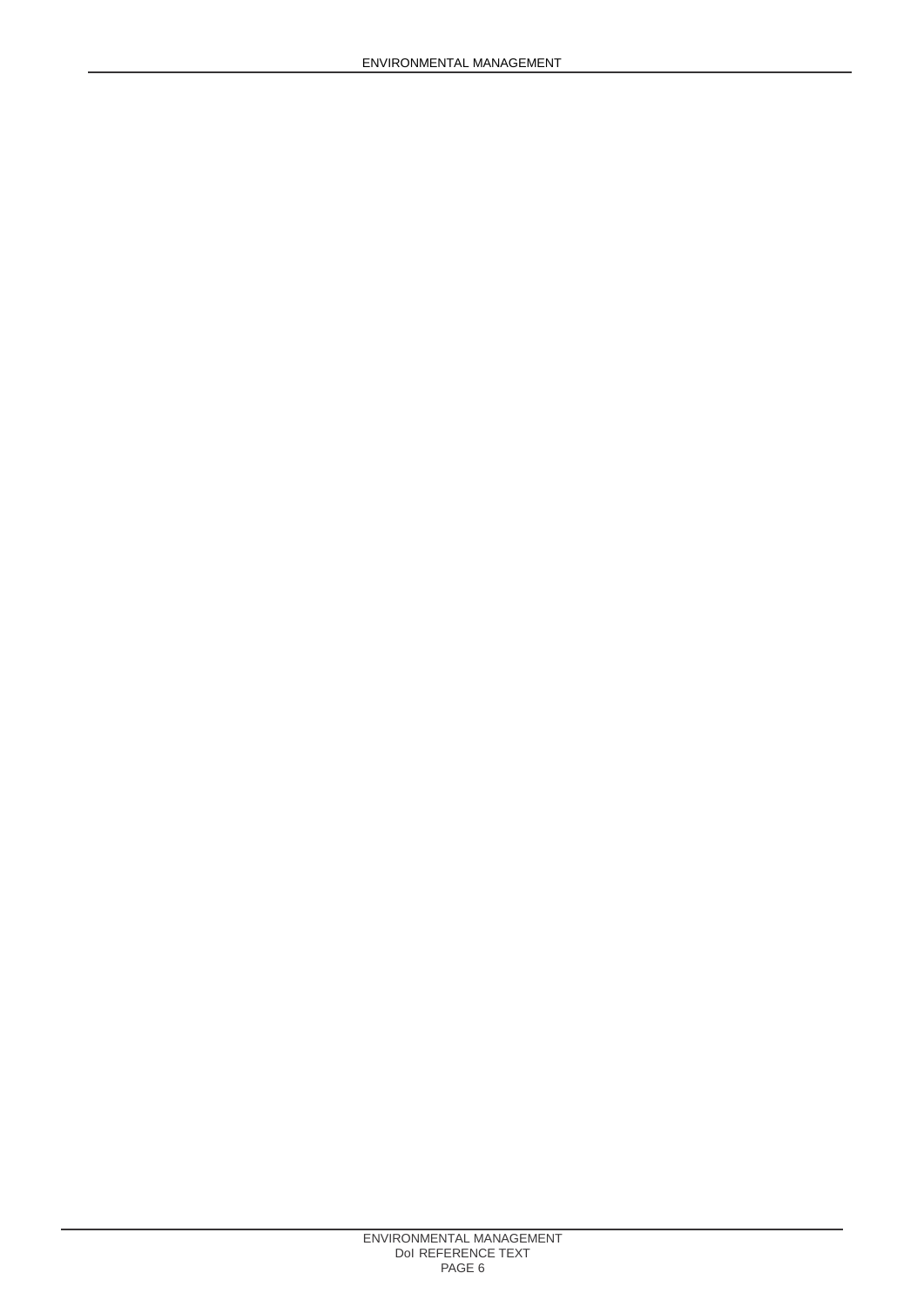# **1 GENERAL**

This specification specifies the requirements for the environmental management of projects, including<br>
deneral environmental controls. Environmental environmental controls, Environmental Management Plans and any sub-plans, if required, heritage and cultural approvals, materials extraction approvals as well as site specific requirements such as soil erosion and weed management.

This specification is supported by a series of technical guide notes available on the DoI website [\(http://www.nt.gov.au/infrastructure/techspecs/index.s](http://www.nt.gov.au/infrastructure/techspecs/index.shtml) [html\)](http://www.nt.gov.au/infrastructure/techspecs/index.shtml) that provide further information and specific guidance on subjects addressed below.

# <span id="page-8-0"></span>**2 RESPONSIBILITY**

Comply with the provisions of this specification and any other environmental protection provisions in the Contract and that the requirements of any applicable statute by-law, standard etc. related to environmental protection are observed.

The environmental protection requirements in this Specification, together with the Conditions of Contract, are complementary to, and not in substitution for, any statutory requirements or any of the technical requirements of the Specifications and Drawings. The accuracy of these legal obligations including all approvals licences and all ancillary documentation is the responsibility of the contractor to check for relevance and currency.

Comply with all relevant environmental statutory requirements and procedures defined within the Contractor's Environmental Management Plan and all supplementary plans.

# <span id="page-8-1"></span>**3 DEFINITIONS**

Refer to DEFINITIONS AND ACRONYMS. References to Acts include any amendments to Acts together with a reference to Regulations and instruments made under them.

- **RFT** Request For Tender: provisions applicants to RFT's are equally applicable to RFQs
- **RFQ** Request For Quotation: see RFT
- **RND** Road Network Division

**PSRs-** Project Specific Requirements

# <span id="page-8-2"></span>**4 STATUTORY REQUIREMENTS**

# **GENERAL**

Comply with the following as applicable;

- Northern Territory Aboriginal Sacred Sites Act
- Bushfires Act
- Dangerous Goods Act
- Environmental Assessment Act
- Environment Protection and Biodiversity Conservation Act (EPBC)
- Environmental Offences and Penalties Act
- Heritage Act
- Soil Conservation and Land Utilisation Act
- Territory Parks and Wildlife Conservation Act (TPWC Act)
- Waste Management and Pollution Control Act (WMPC Act)
- Water Act
- Weeds Management Act

Comply with the following where applicable:

- Australian Standards
- Other International Standards where Australia does not have a relevant Standard.
- Codes of Practice
- NT Government Publications
- Australian and New Zealand Environmental and Conservation Council Publications (ANZECC)
- DoI Guide Notes

# <span id="page-8-3"></span>**5 APPROVALS LICENCES AND PERMITS**

Ascertain which approvals, licenses and permits are required and obtain and comply with the approvals, licences and permits required to conduct works for the duration of the contract.

# **5.1 APPROVALS FOR EXTRACTION AREAS**

Prior to commencing any work on or in extraction areas, either new or existing, provide documented evidence to the Superintendent that the appropriate approvals have been ascertained or obtained. The types of approvals include those from:

- − Aboriginal Areas Protection Authority (AAPA)
- − NT Environment Protection Authority
- − Heritage Branch- (Department of Lands, Planning and the Environment)
- − Relevant Land Councils.
- Land owner (freehold) or lease of any land affected.
- − Service Authorities.
- Any other approvals required.

Creation or use of existing extraction areas for fill or gravel within the road reserve not supplied by DoI require the written approval from the Superintendent before use. Use of extraction areas will be allowed provided that all requirements listed in this section are obtained and that the requirements listed in EXTRACTION AREAS clause in the MISCELLANEOUS PROVISIONS section are complied with.

# **5.2 CAMP SITE/COMPOUND/WORKSHOP – HOLD POINT**

**Hold Point -** Obtain written permission from the owner or lessee of the land.

Pay all costs associated with the use of the site(s). Refer to the Department of Health-Environment Health Fact Sheet No.700 for camp site requirements for Mining and Construction Projects

[http://www.health.nt.gov.au/Environmental\\_Health/He](http://www.health.nt.gov.au/Environmental_Health/Health_Risk_Assessment/index.aspx) [alth\\_Risk\\_Assessment/index.aspx](http://www.health.nt.gov.au/Environmental_Health/Health_Risk_Assessment/index.aspx)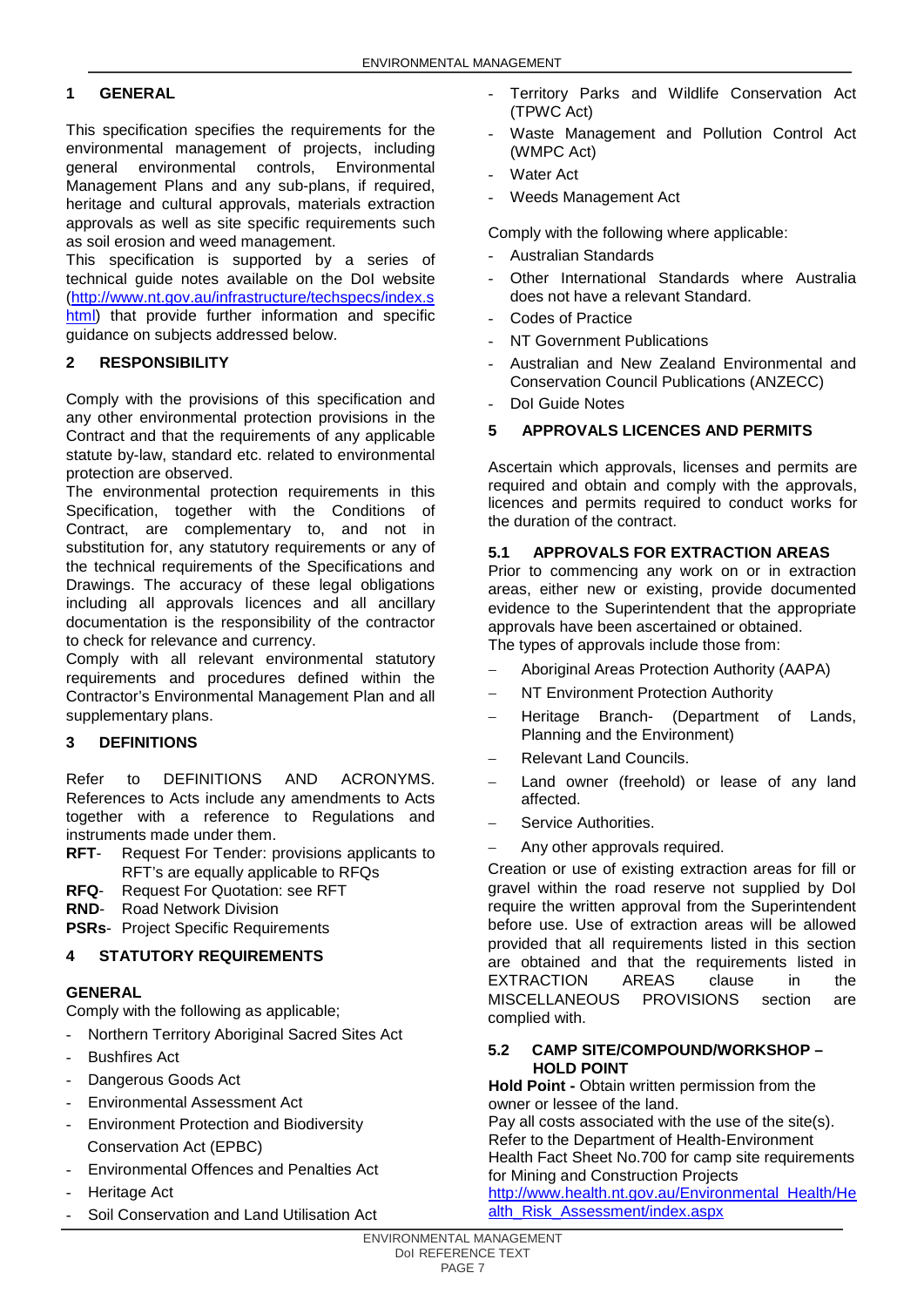Maintain all facilities in good condition.

On completion of the works remove all facilities, unless otherwise agreed in writing with owner or lessee of land, and restore the site to a clean and tidy condition.

Assume all responsibility for any current and consequential damage caused to the site as a result of occupation.

Refer to ENVIRONMENTAL LEGISLATION,<br>REGULATIONS AND STANDARDS in the STANDARDS in REFERENCED section.

# <span id="page-9-0"></span>**6 SITE CONTROL**

Do not form any new tracks, alter any existing tracks, erect any camps, remove any trees or shrubs, cut any fences or water, sewer, power or telecommunications lines or perform other activities not specified or indicated on the drawings or otherwise required under the Contract without the prior written approval of the Superintendent.

Written approval from the Superintendent is required for the establishment and use of any detours, turnarounds or equipment lay down areas. These areas should be located in existing cleared areas where ever possible.

# **6.1 SITE FACILITIES**

Demonstrate environmental best practice in locating and managing site facilities to minimise impacts on the environment and the community.

# **6.2 STAGING OF WORKS**

All works are to be staged appropriately in order to minimise potential risks and impacts to the environment. Staging of the works must be addressed in the project timeline.

All works within waterways/drainage lines are to be completed and the site stabilised prior to the start of the wet season (October). If this is not possible appropriate controls to manage environmental impacts are required to be established by 30 September.

# <span id="page-9-1"></span>**7 SOIL EROSION MANAGEMENT**

Control erosion in accordance with best practices standards such as International Erosion Control Association (IECA) Australia Best Practice Erosion and Sediment Control [\(http://www.austieca.com.au\)](http://www.austieca.com.au/) and the DoI guidelines throughout the duration of works or until the site has been effectively stabilised.

# **7.1 PERFORMANCE REQUIREMENTS**

Take effective precautions to prevent erosion of soil from all lands used or occupied by the Contractor.

Erosion and sediment control measures must comply with the following requirements:

- Early installation of all drainage erosion and sediment control measures.
- Control measures are to be in place prior to 30 September or at the commencement of works if works are to occur between 30 September to 31

March, with exception of controls that need to be in place year round regardless of the time of year.

- All erosion and sediment control measures are to be installed and maintained in good working order.
- Any runoff from the site must comply with the requirements of the Department of Land Resource Management (DLRM) Guidelines and relevant legislation.
- There is to be no erosion resulting from construction practices.

NOTE: The DoI Environmental team is available to provide advice regarding design and application of control measures to suit the proposed works and local environment.

# **7.2 SITE INSPECTIONS AND MONITORING**

Contractor daily site inspections shall consist of visual assessment of erosion and sediment control structures to verify their condition and effectiveness. Records of inspections are to be kept and made available upon request.

# **7.3 MAINTENANCE**

Continually inspect and maintain control measures throughout the duration of works and particularly following each incidence of rain.

Rearrange and reposition control measures as required to maintain their efficiency.

Handle and dispose of sediment collected by control measures in a manner approved by the Superintendent.

# **7.4 REMOVAL**

Remove all temporary control measures following rehabilitation or when otherwise no longer required.

# <span id="page-9-2"></span>**8 STOCKPILE MANAGEMENT**

Install all necessary erosion and sediment control measures to effectively manage sediment laden runoff or wind erosion from stockpile areas.

Do not place stockpiled materials inside vegetation protection areas or within 10 metres of retained trees or within the drip line of any trees. Comply with Australian Standard AS 4970 Protection of trees on development sites.

Do not place stockpiles within 50 metres of any drains, drainage lines, creeks or other waterways.

Locate the stockpiles so that any slump of the stockpile would not affect erosion and sediment control measures or infringe upon specified minimum clearance requirements.

Top soil stockpiles are not to be more than 1.5 metres in height. All other stockpiles are not to be more than 3 metres in height.

Topsoil that is not contaminated by noxious weeds must be stockpiled for later spreading on batters and other disturbed areas. Other material may also be stockpiled but separated from the topsoil stockpiles.

Stockpiles in residential areas or adjacent to sensitive receivers are not to exceed 2 metres in height.

Maintain the stockpiles to prevent the growth of weeds on the stockpiles.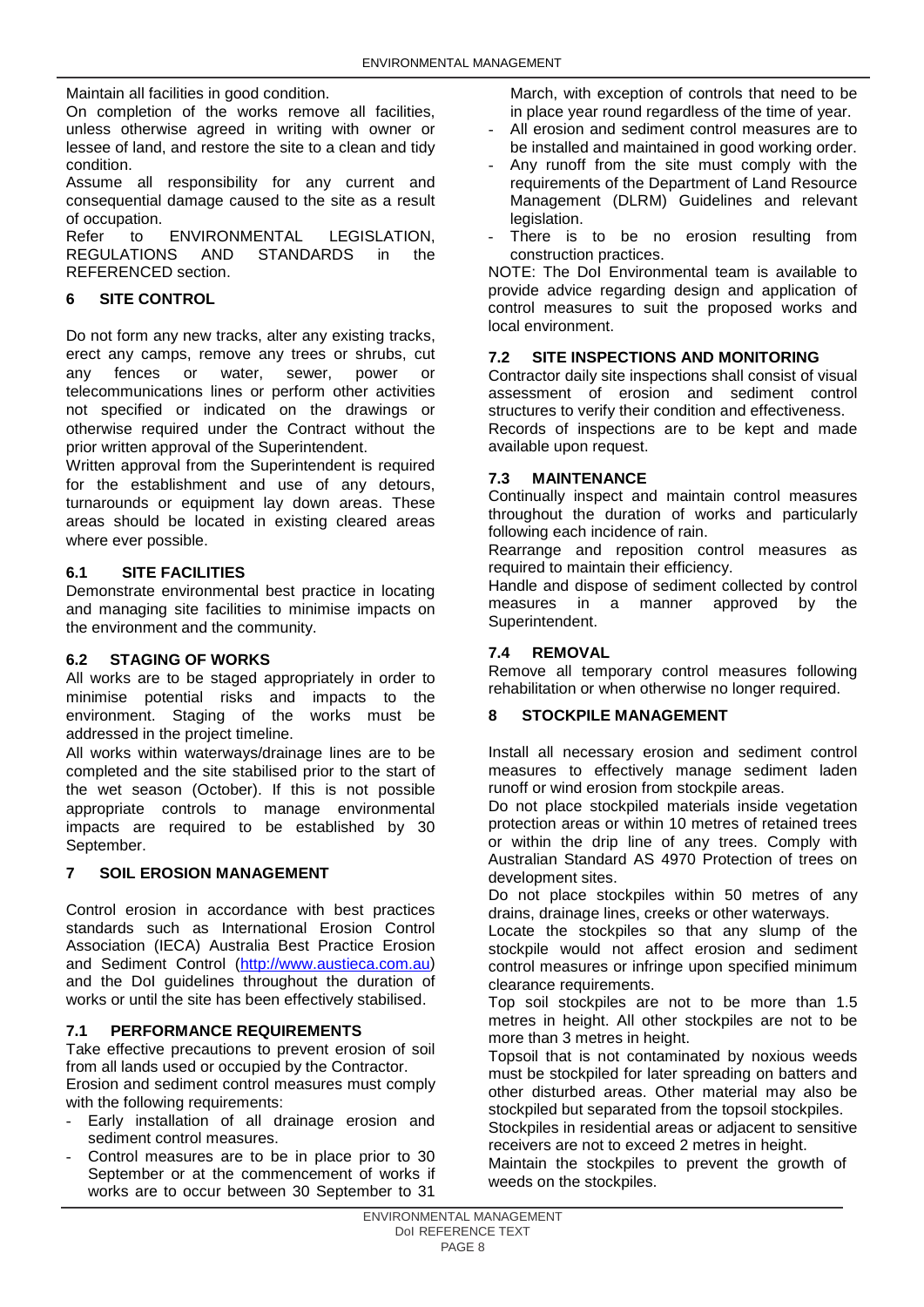# <span id="page-10-0"></span>**9 WATER QUALITY**

Comply with all relevant legislative requirements and requirements of local water authorities and all other relevant laws and by-laws in force in the Northern Territory.

Provide controls, including soil erosion and sediment controls, to ensure that all water leaving the site complies with any water quality criteria nominated by Department of Land Resource Management (DLRM) or specified under the PROJECT SPECIFIC REQUIREMENTS in the RFT/RFQ

# **9.1 SURFACE WATER MANAGEMENT**

The natural channel geometry and meander form of perennial and non-perennial streams must not be altered, nor riparian vegetation disturbed except where written approval is given by the Superintendent.

Temporary hydraulic structures such as open channels, drainage lines, batter chutes, release points into streams, and vehicle crossings, are to be designed to carry flows and remain stable, without causing erosion damage, in at least the 5-year Average Recurrence Interval (ARI) event of critical duration.

Flow in channels and drainage lines must be managed to non-erosive velocities, or channels lined with suitable protective material as necessary to prevent scouring.

Works in waterways and stormwater drainage lines are to be timed to minimise the potential for exposure to rain or flood events, have minimal disruption with disturbed areas and be rehabilitated within 10 days following completion of works in these areas.

# <span id="page-10-1"></span>**10 WATER EXTRACTION**

The water extraction procedures must include regular testing of the source if water from a sewerage treatment works or another source other than a town water supply or natural water source is to be used. Testing must ensure that the water is suitable for the purpose and is not hazardous to health and the environment.

# **10.1 WATER EXTRACTION LICENCE**

Obtain a Water Extraction Licence under the *Water Act* to extract water for all works other than road works.

The Northern Territory Administrator has signed an exemption to Section 45 of the *Water Act* for water extraction for works on public roads. This effectively exempts DoI and its contractors from the requirement to obtain a water extraction licence when undertaking water extraction associated with road works on public roads.

The extraction of water must comply with the Waste Management and Pollution Control Act (*WMPC)*, the *Water Act* and the Guidelines for Water Extraction as they relate to Road Maintenance.

# **10.2 WATER EXTRACTION APPROVAL**

NOTE: Although a licence to extract water for Road Maintenance is not required, approvals to use or extract from a body of water is still required by the appropriate regulatory authority.

Apply to the relevant authority for approval to use and draw water from any surface or subsurface body. Generally this is either Water Resource Branch – Department of Land Resource Management (DLRM) <http://www.lrm.nt.gov.au/water/permits> or Power And Water Corporation (PWC) (allow up to 3 weeks for this process). Provide evidence to the Superintendent of the approval to draw water issued by the appropriate authority prior to commencement of water extraction activities.

Resources are available to assist the contractor in locating suitable locations to extract water. E.g., DoI or the Department of Land Resource Management internet page for bore locations. These services should be used, where possible, to find appropriate bores to service works

Where underground water sources are unavailable, surface water may be used provided the following conditions are adhered to:

- Notify Department of Land Resource Management [\(Pumpagereport.@nt.gov.au\)](mailto:Pumpagereport.@nt.gov.au) by phone, email or fax of the location, expected water use and how it will be extracted for each and every occasion. This must be done prior to extracting any water. This information is to be forwarded to the Superintendent.
- For all water bodies, ensure that any water extraction will not reduce the supply utilised by local landholders and the environment, to the point where such users are adversely affected. The general guideline is that only 20% of any flow in a river or 20% of any standing water body should be used.
- Where a standing water body is less than 500mm deep or extraction from the water body (river or waterhole) is likely to exceed 20% as detailed above, source an alternative water supply. Should alternative water supply not be available contact Department of Land Resource Management for advice and guidance.
- Protect the banks and beds of any waterhole or river used for water extraction. Any inadvertent damage is to be fixed immediately and pads and tracks likely to contribute to erosion rehabilitated as part of the contract. This would include soaks used from seasonally dry river beds.
- No fuels, lubricants or equipment, other than pumping equipment are permitted to enter or remain at the water body.

# <span id="page-10-2"></span>**11 CONSTRUCTION SITE DEWATERING**

Dewatering includes any activity that involves the removal of ponded stormwater or infiltrated groundwater from any location on site and the subsequent reuse or discharge of that water.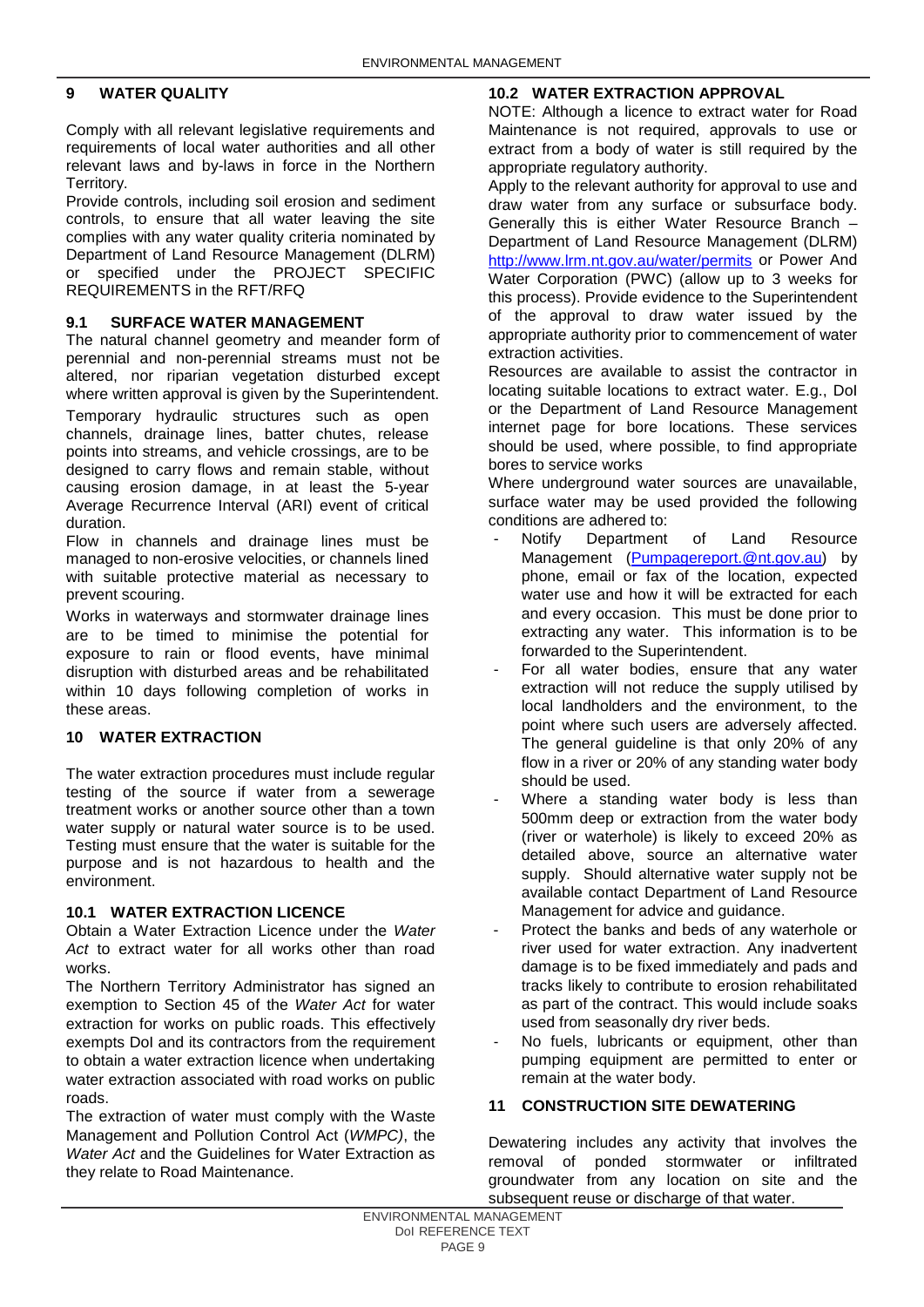Conduct all dewatering activities in a manner that does not pollute the environment.

Written approval from the Superintendent is required before the commencement of any dewatering activities.

Water quality is to be adequately and continuously protected through all phases of development/construction of the project. Water discharged from the site is to be of a standard to ensure no detrimental impacts on water quality and the environment occur during the construction phase. An increase in suspended solids within surface waters discharged from a work site is not to exceed a 10% increase from upstream to downstream of the site (where water quality up stream of the site has not been impacted on by other soil disturbing activities).

# <span id="page-11-0"></span>**12 VEGETATION MANAGEMENT**

Do not destroy, remove or clear vegetation to an extent greater than is necessary for the execution of works.

Minimise environmental risks by following vegetation management strategies such as:

- Excluding access to significant vegetation areas
- Selecting appropriately sized clearing machinery and equipment
- Minimising worksite area
- Protecting vegetation driplines
- Locating ancillary activities (e.g. stockpile sites, camps, parking locations, vehicle hardstands) within existing disturbed areas

Should a threatened species be identified onsite, in addition to those identified in the relevant approval such as the Risk Assessment (RA), Notice Of Intent (NOI), Environmental Impact Statement (EIS), Public Environment Review (PER) or other DoI gained approval stop works in the immediate area, notify the Principal and the Superintendent, and install a temporary protective barrier to protect the species.

# **12.1 SITE CLEARING**

Prior to clearing any area it is to be demarcated with fencing, flagging tape, spray paint or other method approved in writing by the Superintendent. Ensure the demolition indicators (tapes, spray paint or other) do not go outside of the clearing limits shown on the drawings OR the clearing limits approved in writing by the Superintendent. Contain the extent of site clearing to the limits specified or indicated on the drawings or otherwise approved in writing by the Superintendent. Ensure that all site personnel observe the limits of clearing and are made aware of the importance of any vegetation of significant value.

Should works or disturbance be proposed in areas outside the previously approved works boundaries, permission must be obtained in writing from the Superintendent. Justify the need to enter any areas outside of the previously approved site boundaries and detail the works within the plans.

If any areas of vegetation within the limits of clearing are to be retained, fence off with temporary fencing.

Clearing should be staged so that land disturbance is confined to minimum areas of manageable size, thereby limiting the extent and duration of exposure. Control measures should be applied progressively as each stage is cleared.

All areas to be cleared or used as turnaround or laydown areas should be identified on clearing plans, provided to the personnel undertaking the clearing works, and flagged on the ground prior to any clearing activities commencing.

Methods and timing of clearing should be implemented in a manner that minimise the potential for erosion to occur. All machinery operators should be trained in best practises for clearing to minimise erosion.

Cleared vegetation, excluding weeds, may be reused on site for rehabilitation of disturbed areas such as, extraction areas, vehicle turn around areas etc.

Where applicable, cleared vegetation can also be mulched on site and re-used on site where appropriate as ground cover or environmental control measures, if suitable.

Remove excess or unwanted material from the site and dispose in accordance with local authority requirements and guidelines.

# **12.2 WEED MANAGEMENT**

Control or eradicate weeds within the site in accordance with the *Weeds Management Act*. Ensure that no declared weeds are spread or introduced within the site for the duration of the works.

When weeds are present on the site, consult with Local Council and Department of Land Resource Management (DLRM), and be guided by, best practice removal and control techniques and any management procedures that may have been developed for particular noxious and declared weeds. The reuse of weed contaminated topsoil by surface spreading is not permitted. Where necessary, horticultural advice must be sought to determine whether the type and/or proportion of weed cover is significant for the topsoil to be deemed weed contaminated.

The use of hay bales on site can only occur if documentary evidence is provided demonstrating that the hay bales are certified weed free and written approval is received from the Superintendent. In general, the use of hay bales for environmental control is not supported.

# **12.3 CLEANING OF VEHICLES AND PLANT**

Ensure that vehicles and plant are steam cleaned or high pressure water cleaned removing all earth/soil to prevent the spread of weeds and pest animals before entering site. Cleaning process will be enforced in high risk sites with weed infestations or of high ecological significance such as national parks. Cleaning is not mandatory for weed free areas but it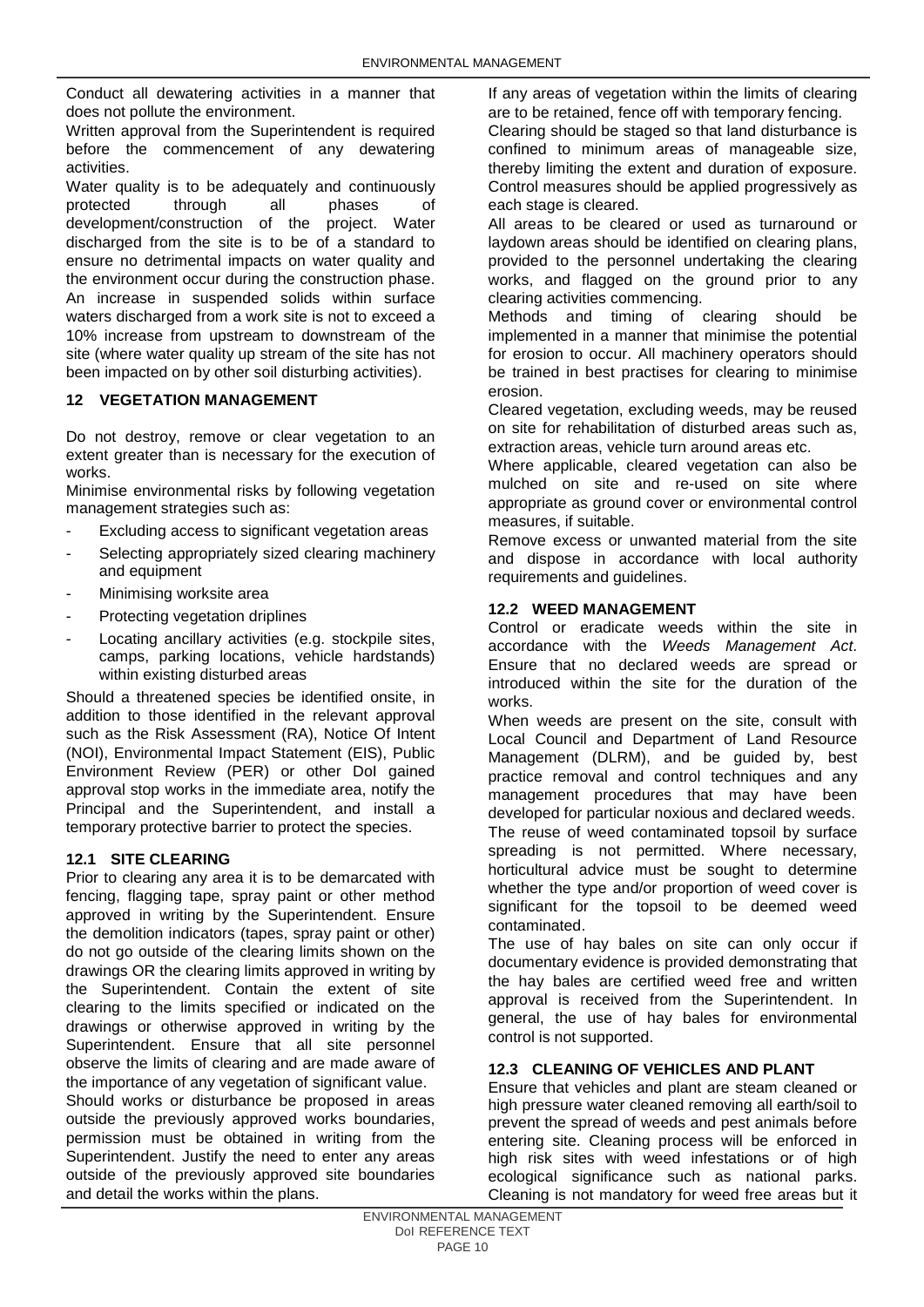is encouraged for best practice. Provide evidence that the area is weed free. This also applies to transport to site of organic matter.

Provide the Superintendent with a signed statement certifying that cleaning took place. Include the following information:

- Vehicle or Plant Identification Number
- Method of Cleaning
- The time and date carried out
- The location of cleaning operations
- The name of the cleaning operator

Collect and dispose of the removed earth and organic material by a method that will ensure that it does not infest any river, stream, wetland or property.

If declared weeds are present within the work area steam clean or high pressure water clean all vehicles and mechanical plant of earth and organic matter before leaving the designated infested area and/or transportation of them from the site.

# **12.4 PRUNING OF AMENITY TREES**

Carry out tree pruning operations in accordance with Australian Standard AS 4373. Include at least one qualified arborist in each tree pruning team. Tree lopping or heavy pruning practices are not acceptable, except on the written recommendation of a qualified arborist. Written approval from the Superintendent is required.

Tree removal operations do not require a qualified arborist to be included in the work team.

# **12.5 LIGHTING OF FIRES**

The lighting of fires for clearing of vegetation or disposal of rubbish is not permitted under any circumstances.

Where fires are accidentally started extinguish the fires immediately if appropriate and safe to do so. Control of campfires are strictly contractor's responsibility. Fires are not permitted during times of fire bans.

# <span id="page-12-0"></span>**13 FAUNA MANAGEMENT**

All native wildlife must be protected.

All trees to be removed are to be inspected to establish whether nesting native fauna are present. If present, disturbance should only proceed after approval from the Superintendent.

NOTE: Advice will be sought from Department of Land Resource Management (DLRM) if nesting fauna are sighted. Ensure sufficient time is available to allow any required specialist to make a determination and give advice to the Superintendent.

Should a threatened species be identified onsite, stop<br>works in the immediate area, notify the works in the immediate area, notify the Superintendent, and install temporary protective barriers to protect the species.

# **13.1 PEST ANIMAL MANAGEMENT**

Ensure that all necessary measures are undertaken to prevent and minimise the risk of the introduction and spread of pest animals. No domestic pets, including dogs, are to be brought to the construction site by construction personnel without written approval from the Superintendent. If approved, pets must be under control and safely secured at all times. Provide evidence that pets will be under control and safely secured at all times.

# <span id="page-12-1"></span>**14 AIR QUALITY**

Construction facilities are to be designed and operated to minimise the emission of smoke, dust, pesticides and other substances into the atmosphere. Comply with the requirements of the WMPC Act and any conditions of licences, notifications, approvals or permits in relation to maximum air pollutant levels.

Where monitoring is required, the monitoring must comply with the DLRM air quality guidelines.

Employ construction methods that will keep the air pollution to a minimum. Apply appropriate measures to ensure that airborne pollutants from all activities do not cause undue disruption or inconvenience in the vicinity of the Site.

The following measures, where applicable, are to be conducted to minimise this risk to the environment:

- Spraying of earthwork formations and roads with water or other suitable liquids approved by the Superintendent.
- Removal of mud from the wheels and bodies of haulage equipment before it enters public roads or other sealed pavements.
- Quick removal of mud spilt or deposited by the transport of materials on to public roads or other sealed pavements.
- Establishment of suitable cover crop or provision of other covering over topsoil stockpiles.
- Erection of dust screens around and/or spraying of stockpiles with suitable stabilising agents.
- Stopping dust generating activities which cannot be adequately controlled by water or other means.
- Transportation of materials which are suitably covered and loaded in a manner that will prevent dropping of materials.
- Maintaining dust control equipment so that this equipment is available when required, including periods of dust generating activities or high wind speed.
- Maintaining exhaust systems of construction plant, vehicles and machinery in accordance<br>with manufacturer's specifications and manufacturer's specifications and undertaking periodic visual checks of exhaust systems' emissions.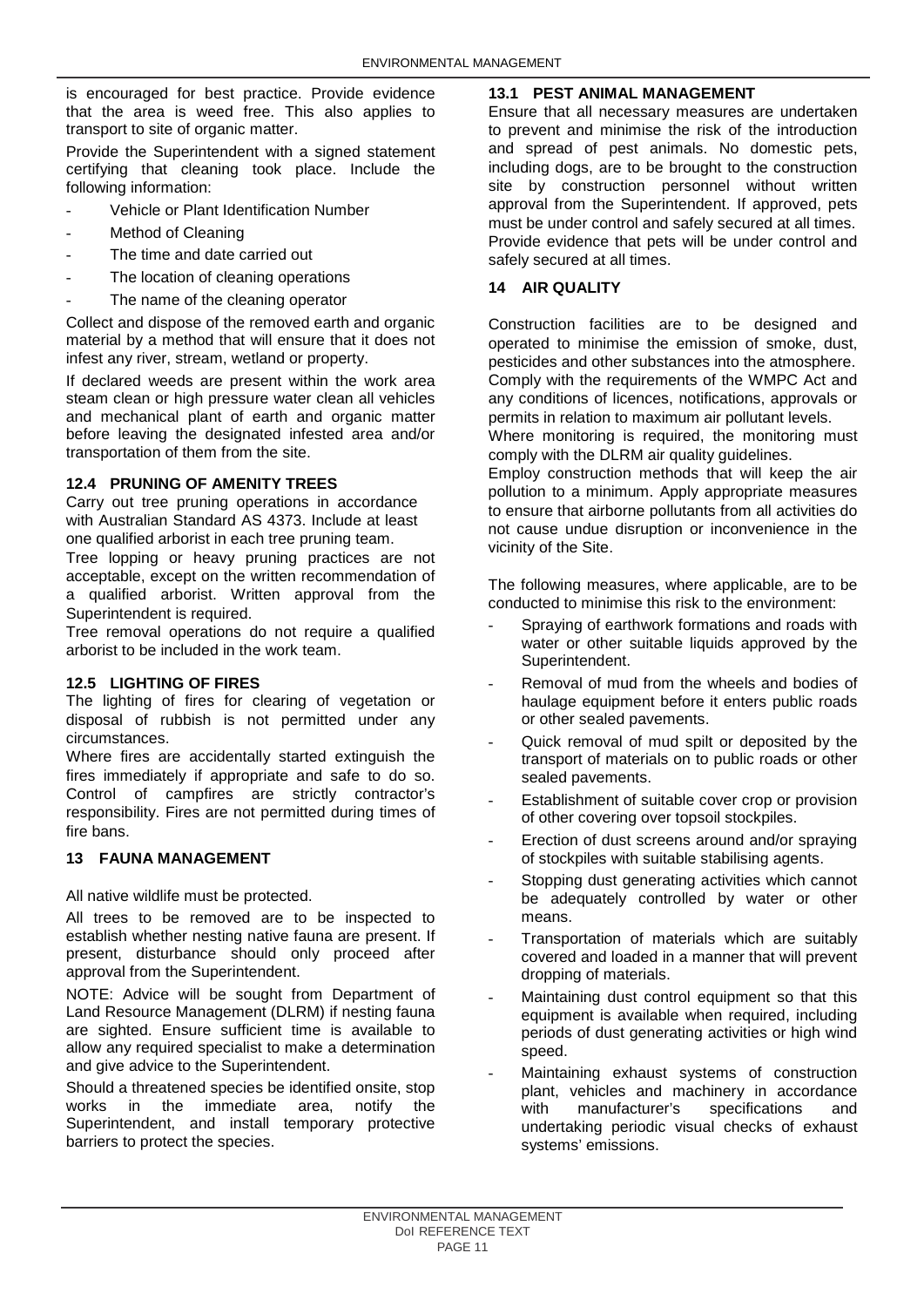Treating topsoil stripped areas with no scheduled activities within two weeks to prevent dust generation.

# <span id="page-13-0"></span>**15 CONTAMINATION MANAGEMENT**

Comply with the WMPC Act in relation to disturbance or treatment of potentially contaminated land. Immediately implement any control measures needed to divert surface runoff away from contaminated land and to capture and manage any surface runoff contaminated by exposure to contaminated land.

# **15.1 CHEMICALS, DANGEROUS GOODS AND OTHER POTENTIAL CONTAMINANTS**

Plan and execute all works so as to minimise the possibility of pollution of the Site and adjoining areas from chemicals, dangerous goods and other potential contaminants.

Use, store and handle chemicals and dangerous goods in accordance with all relevant legislation, manufacturer's instructions and the relevant Safety Data Sheets (SDS). Employ transporting, handling, storage and application methods that will prevent chemical, fuel and lubricant spillage on the site and adjoining areas. Do not pollute or permit pollution of land or waterways by a chemical, fuel or lubricant, or any waste material or imported fill.

# **15.2 SPILLAGE PREVENTION AND CONTAINMENT**

Do not locate storage areas within 50 metres of natural or built drainage lines, flood prone areas, or on slopes steeper than 1:10.

Do not leave refuelling operations unattended.

Do not refuel or maintain plant and equipment, mix cutting oil with bitumen, or carry out any other activity which may result in the spillage of a chemical, fuel or lubricant on any location with direct drainage to a waterway or environmentally sensitive areas without appropriate temporary bunding.

Before discharging any water from bunded areas, verify that the water complies with any applicable legislation or water quality criteria nominated by the EPA and/or DLRM. Arrange appropriate treatment if the water quality is not suitable for discharge.

Spill clean-up equipment and materials, appropriate for the type and quantities of chemicals used on site, must be kept on site at all times during the works and in a readily accessible location.

The equipment and materials for spill clean-up and containment must be maintained and replenished as needed.

All site personnel must be trained in the use of spill clean-up equipment, and containment of materials, including appropriate storage of chemicals if materials must be on site whilst any works are conducted on site. All site personnel must be aware of the location of spill kits on sites.

Clean up all chemical spills immediately. This may require the excavation of contaminated soil and appropriate remediation or disposal at waste disposal facility. If spills result in an environmental incident, ensure that the incident is reported in accordance with reporting procedures and legislative requirements.

Do not dispose of liquid paint materials or other hazardous materials by flushing down any sewer, stormwater system or natural waterway.

Keep records of all water quality checks, discharges and any remedial actions.

Report all chemical spills to the Superintendent. Where appropriate, also report spills to the NT Pollution Hotline, phone 1800 064 567.

# <span id="page-13-1"></span>**16 WASTE MANAGEMENT**

Comply with the requirements of the WMPC Act*.* Remove from the site and dispose of all waste materials, including green waste, food scraps and other putrescible wastes, construction waste, chemicals and effluent in an appropriate manner, in approved legal waste disposal sites or facilities. Recycle waste materials where appropriate.

# **Waste Management Register**

# Refer to PROJECT SPECIFIC REQUIREMENTS section of the RFT/RFQ.

Maintain a Waste Management Register for the duration of the Contract, to record the types, amounts and locations of waste reused, recycled, stockpiled and / or disposed of. The Waste Management Register must include the following details:

- Type of waste and its classification (according to the WMPC Act and DLRM Waste Classification Guidelines) (Schedule 2 of the Waste Management and Pollution Control Regulations)
- Tonnes of waste
- How and where the waste was reused. recycled, stockpiled or disposed of
- Date when the waste was reused, recycled, stockpiled or disposed of
- Name of the transporter used ( Person or Business name)
- Be able to produce receipt of commercial disposal if requested

# **16.1 MATERIALS WITH RECYCLED CONTENT**

Implement measures to reduce, re-use and recycle waste products/materials including soil. road pavement materials, concrete, oils and vegetation. Demonstrate the priority use of materials and products that maximise the use of recycled content wherever these are cost and performance competitive, and are at least the environmental equivalent of the non-recycled alternative. Assess the cost competitiveness of a product or material on a project lifecycle basis, considering issues such as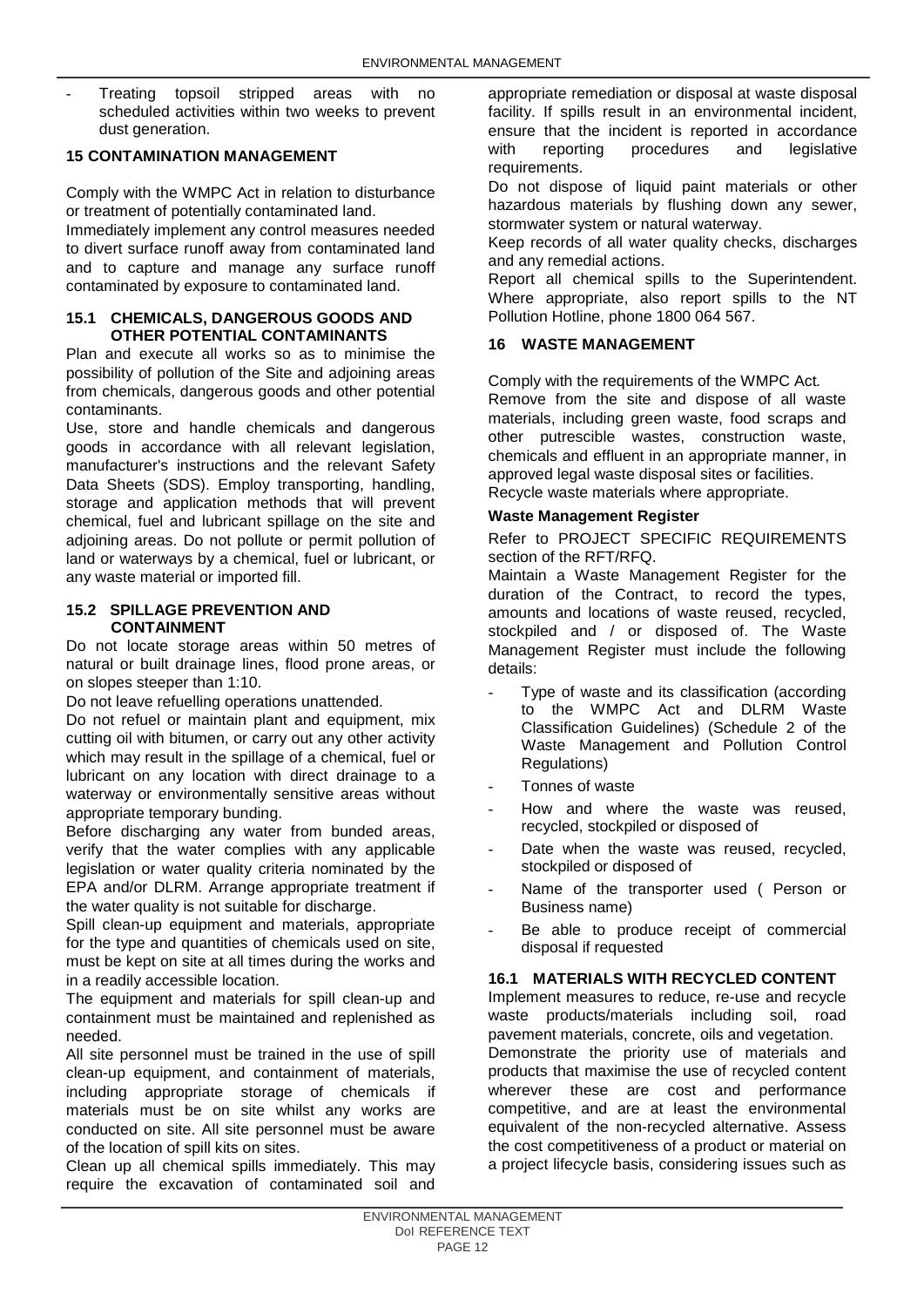impacts on construction practices, future maintenance and disposal requirements.

# **16.2 HAZARDOUS WASTE AND MATERIALS**

There is the potential, within a variety of workplaces, for persons to be exposed to Hazardous Waste Materials and Viruses. Exposure to these hazards can be managed by following the principles of a three-step risk management process:

1. Hazard identification;

- 2. Risk assessment, and
- 3. Risk control.

Notify the Superintendent of any occurrence of any persons having been exposed to hazardous waste.

# **16.3 EFFLUENT DISPOSAL**

Ensure that all effluent from amenities is discharged into an approved facility or, if permitted by the controlling authority, the local sewerage system.

Septic tanks and portable self-contained toilets of suitable capacity may be used subject to suitable arrangements for the disposal of effluent.

Where the use of septic tanks or portable toilets is not reasonable or practical, pit toilets may be used, but this requires the prior written approval of the Superintendent. Any pit toilets constructed must be at least 100m from any bore, at least 200m from any watercourse and sites appropriately rehabilitated on completion.

# **16.4 ILLEGAL DUMPING**

# Illegal dumping is not permitted.

Do not litter, dump or dispose of unwanted waste or dispose of surplus construction materials including bitumen, asphalt or concrete or permit such activities, on any land on or around the site.

## **16.5 NOTIFICATION OF THE TRANSPORTING AND DEPOSITING OF WASTE**

Written approval from the Superintendent is required prior to transporting wastes generated by or for the Principal to an area that is not a licensed waste facility or a place owned by the Principal. This includes waste transported for reuse, recycling, disposal or stockpiling.

# <span id="page-14-0"></span>**17 CULTURAL AND HERITAGE MANAGEMENT**

# **17.1 PROTECTION OF CULTURAL AND SACRED SITES**

Should any item be encountered which might be an artefact of heritage value or any relic, artefact or material which might be of Aboriginal origin, cease all construction work that might affect the item and protect the item from damage or disturbance. Notify the Superintendent immediately, who will then arrange for appropriate specialists and community representatives to inspect the site.

Ensure that all personnel working on site have received training regarding their responsibilities regarding cultural heritage and are made aware of any sites/areas which must be avoided or protected including Sacred Sites identified on the Aboriginal Areas Protection Authority Certificates.

Sites or areas which must be avoided or protected during works must be identified on a site map. The map must be made available to all relevant personnel during the works.

The protection of sites may require the installation of temporary protection fencing and maintenance of the fencing.

# **17.2 SACRED SITES PROTECTION**

The Principal has obtained or will obtain Aboriginal Areas Protection Authority (AAPA) Certificates under the *Northern Territory Aboriginal Sacred Sites Act* (NTASS Act). These certificates provide the Principal and the Contractor, including all subcontractors, with indemnity from prosecution under the NTASS Act as long as the following are adhered to:

- All works are confined to the 'subject' land identified on the certificate
- All activities conducted by the Contractor are covered in the 'Purpose of Use' on the certificate
- All conditions on the certificate are adhered to.
- All contractors, employees and sub-contractors are aware of the conditions of the certificate.

If the Contractor elects to work outside the areas covered by the certificate provided it is the responsibility of the Contractor to apply and obtain an AAPA Certificate under the NTASS Act.

# **17.3 BREACH OF THE NT ABORIGINAL SACRED SITES ACT OR HERITAGE ACT**

If AAPA, Land Council, or Department of Lands, Planning and Environment (DLPE) notifies the Superintendent that a Certificate condition or any other condition applying to the protection of a sacred site or cultural heritage site has allegedly been breached, the Superintendent will instruct the Contractor to stop work in the near vicinity of the affected site.

The Superintendent will arrange for a meeting with the necessary parties that could include custodians, the Contractor, AAPA and/or the Heritage Branch to be held for the following purposes:

- To view the affected site
- To discuss when work might resume in the vicinity of the sacred site or heritage site
- Agree to any restorative measures that may be needed

Works cannot recommence in the affected area until notification is given by the Superintendent pending the relevant assessment.

If restorative measures are required the Superintendent will document the requirements and issue a letter to all parties specifying the restorative measures which are to be implemented together with a timetable for implementation. All parties are to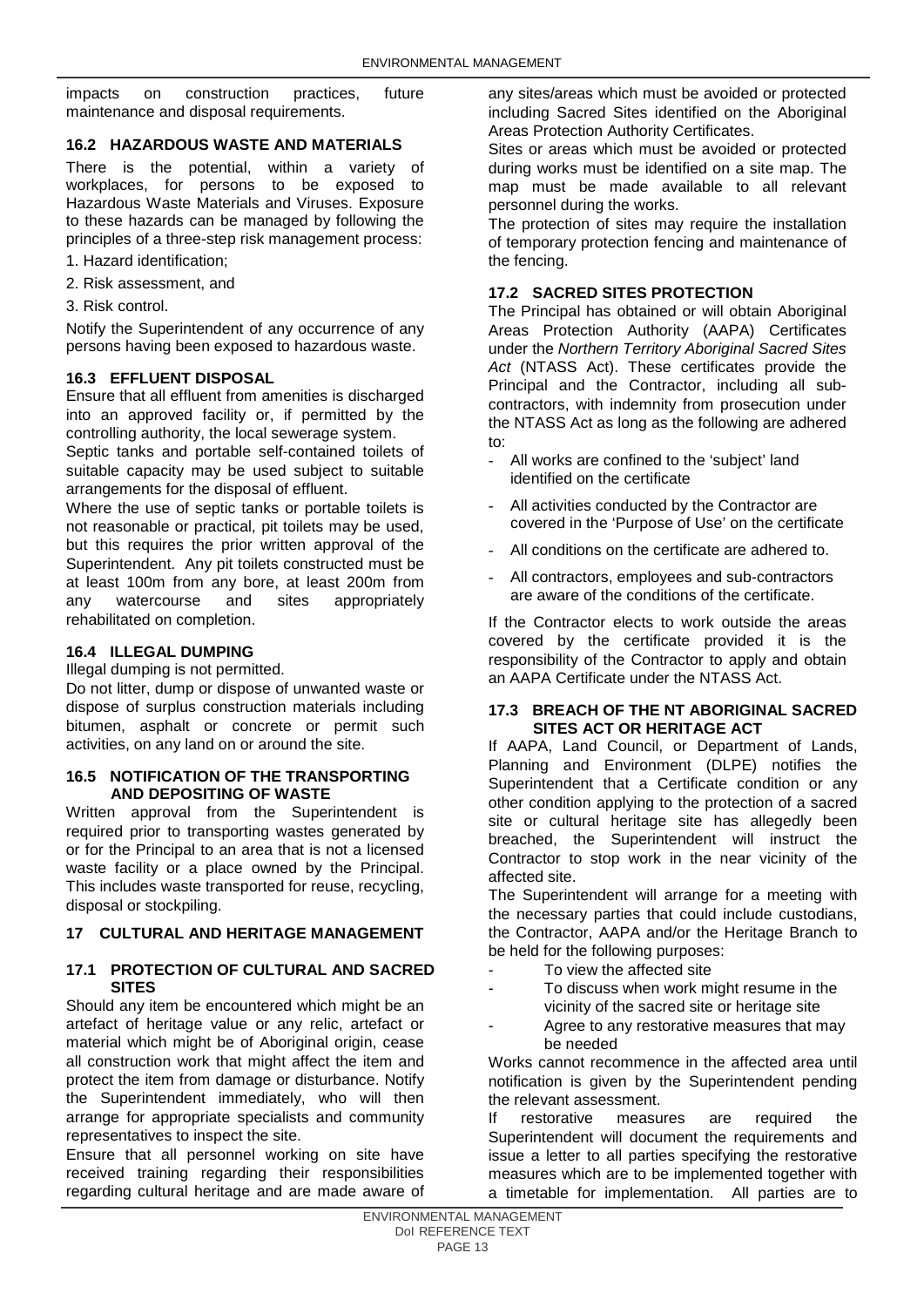respond to the letter to confirm agreement, then the Superintendent will give instructions on the restorative measures which are to be implemented. Meet the reasonable costs of:

- AAPA representatives and the custodians to attend the site meeting in accordance with Clause 19G of the NTASS Act and Regulations
- Any restorative measures agreed upon between AAPA and the custodians, or Heritage Branch
- Any costs of the Principal

AAPA will independently investigate whether a prosecution should also be pursued under the NTASS Act.

# <span id="page-15-0"></span>**18 COMMUNITY LIAISON**

# **18.1 NOTIFY RESIDENTS**

Notify local residents and businesses, including Aboriginal communities, about new or changed construction activities which will affect access to their properties or otherwise significantly disrupt residents or occupiers use of their premises.

Unless the work is of an urgent nature for safety reasons notification of residents must be at least 5 working days before commencing the work and must advise of the following;

- The nature of the work
- Why it is necessary
- The expected duration
- Changes to arrangements for traffic or property access
- The name and 24 hour contact telephone number of the Contractor's representative who can respond to resident concerns

The Superintendent will provide a contact point for Aboriginal communities.

# **18.2 COMPLAINTS**

Within 1 working day of receiving a complaint about any environmental issue, including pollution, supply a written report to the Superintendent detailing the complaint and action taken to alleviate the problem. Keep a register of all such complaints, together with the following records:

- Date and time of complaint
- The method by which the complaint was made (telephone, letter, meeting, etc.)
- Name, address, contact telephone number of complainant (if no such details were provided, a note to that effect)
- Details of complaint
- Action taken in response including follow up contact with the complainant
- Any monitoring to confirm that the complaint has been satisfactorily resolved
- If no action was taken, the reasons why no action was taken

# **18.3 PRESERVE VISUAL VALUES**

Maintain the visual amenity of adjacent land owners at all times during the construction. Keep the site neat and tidy at all times.

Design and erect temporary lighting, including compound security lighting, in such a way that it minimises nuisance to residents, but conforms to the safety requirements for the illumination of the site. Ensure that adjoining residents or passing traffic is not affected by glare.

# <span id="page-15-1"></span>**19 NOISE CONTROL**

Take all practical precautions to minimise noise resulting from the work activities. Fit noise suppressors to all construction equipment so that noise is minimised.

Do not use loud hailers in built up areas.

Where applicable the following measures should be applied to minimise the impact of noise:

- Substitution by an alternative process
- Restricting times when noisy work is carried out
- Placement of work compounds, parking areas, equipment and material stockpile sites away from noise-sensitive locations
- Where noise barriers/walls are to be constructed, programming this as early as possible to reduce noise impacts from other construction work on neighbouring residents
- Screening or enclosures
- Consultation with affected residents

# **19.1 COMPRESSOR SILENCING**

Fit all compressor sets used in the performance of this work with effective acoustic canopies and engine exhaust silencers of a type as recommended by the compressor manufacturer.

Alternatively, compressor sets specially designed for quiet operation may be used. Keep compressor sets and canopies in effective operating condition at all times. Keep any access panels in acoustic canopies closed at all times while the sets are running.

# **19.2 JACKHAMMER SILENCING**

Fit all jackhammers used in the performance of this work with effective silencers of a type as recommended by the jackhammer manufacturer. Service and maintain all tools to manufacturers recommendations at all times.

# **19.3 GROUND VIBRATION AND AIR BLAST**

Take due care in all construction activities to prevent damage to adjacent public utilities, structures and buildings resulting from construction vibration and air blast. To protect the amenity of the occupiers of buildings, the blasting activities shall be carried out to meet appropriate standards and guidelines such as Australian Standard AS 2187.2 and ANZECC for guidelines to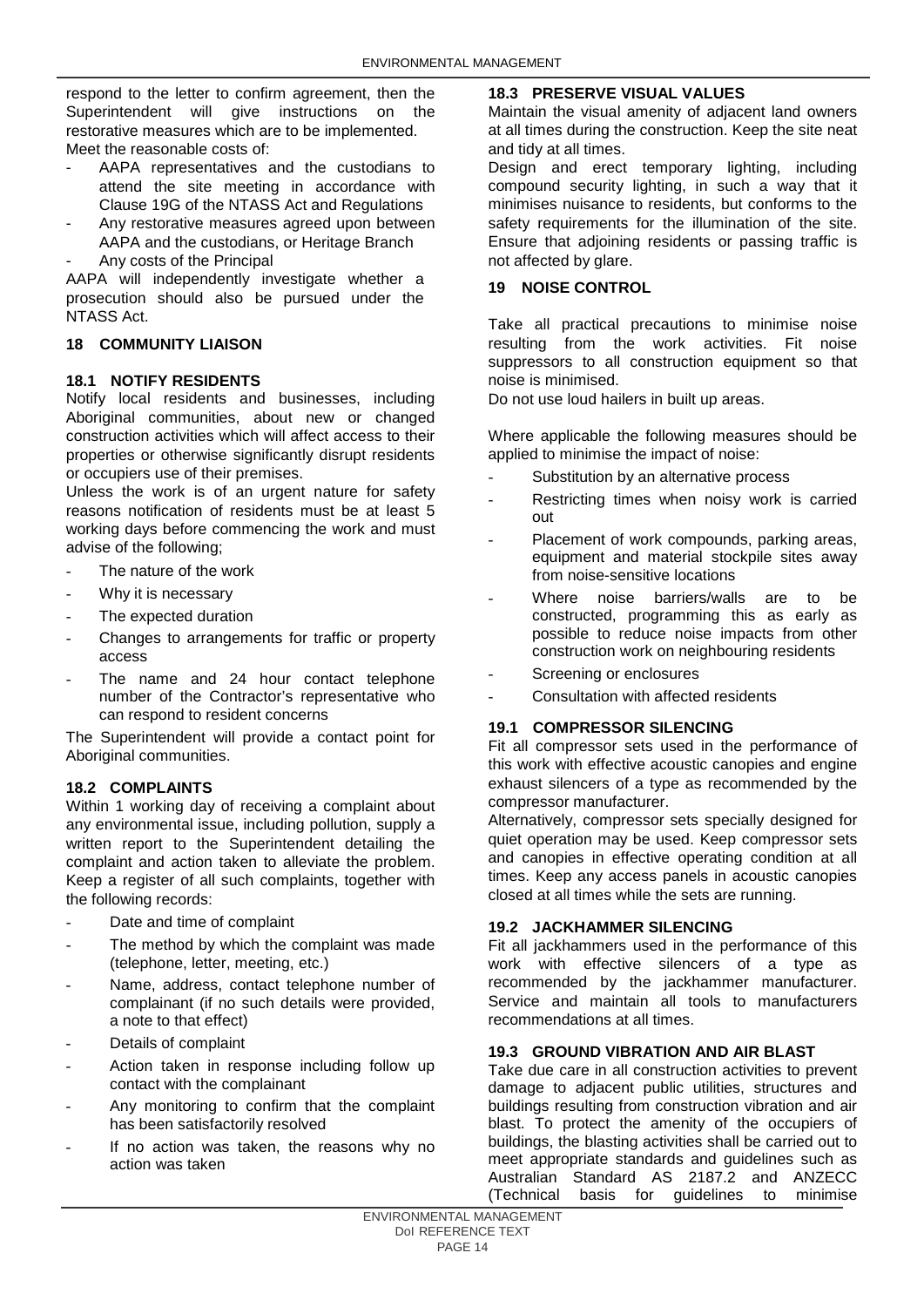annoyance due to blasting overpressure and ground vibration) publications.

Consider measures to minimise the impact of vibration and air blast, such as:

- Substitution by an alternative process
- Restricting times when work is carried out
- Screening or enclosures

Consult with affected residents before commencing any activities likely to cause ground vibration or air blasting.

# <span id="page-16-0"></span>**20 ENVIRONMENTAL MONITORING**

Comply with the requirements of this ENVIRONMENTAL MANAGEMENT Specification and any other Environmental Management sections in the RFT/RFQ. Carry out continuous environmental monitoring throughout the duration of the Contract. This is in addition to other monitoring requirements detailed elsewhere.

Maintain records of the results of environmental monitoring including the effectiveness of any remedial action taken.

Records of environmental monitoring are to be made available to the Superintendent upon request.

# <span id="page-16-1"></span>**21 AUDITS**

Develop and implement a risk-based auditing program to verify that all works are in compliance with this Specification.

Maintain records of the results of environmental audits including non-conformances and the effectiveness of any remedial action taken.

Records of environmental audits are to be made available to the Superintendent upon request.

The Superintendent will undertake scheduled and unscheduled environmental audits.

Audits may be scheduled for every calendar month with 5 working days' notice being given to the Contractor. Unscheduled audits may be conducted with 1 working days' notice.

Scheduled audits will be conducted following the start of the works.

Provide access and co-operation and all necessary documentation to allow the audit team to conduct the audit.

# <span id="page-16-2"></span>**22 NON CONFORMANCE**

A failure to comply with or a breach of any condition will result in the issue of an Instruction to Contractor, or Corrective Action Request or a Non-Conformance Report or any combination of these.

Non-conformances will be recorded and be a factor taken into account in the Contractor's Performance Report rating.

# <span id="page-16-3"></span>**23 PROJECT SPECIFIC REQUIREMENT**

Comply with all provisions in the PROJECT SPECIFIC REQUIREMENTS (PSRs) in the Request For Tender (RFT) or on the project drawings. Any conflicts must be advised in writing to the Superintendent for clarification.

# <span id="page-16-4"></span>**24 CONTRACTORS ENVIRONMENTAL MANAGEMENT PLAN**

Refer to the PROJECT SPECIFIC REQUIREMENTS section of the RFT/RFQ.

A Contractors Environmental Management Plan (CEMP) is required for this contract. A template for a CEMP is available from the DoI internet page.

[\(http://www.nt.gov.au/infrastructure/techspecs/index](http://www.nt.gov.au/infrastructure/techspecs/index.shtml) [.shtml\)](http://www.nt.gov.au/infrastructure/techspecs/index.shtml)

The CEMP must identify potential adverse environmental effects; cover the environmental protection practices, resources, sequence of activities required to comply with relevant environmental legislation, conditions of any applicable licence, approval and permit and all the requirements of this Specification. Appropriate environmental protection measures must be documented to keep environmental effects within compliance limits and must show the responsibility for implementation in each case.

# **24.1 SUBMISSION**

Complete the Environmental Management Plan Proposal in the RFT Response Schedules and submit as part of the tender documentation.

Address all of the questions outlined in the EMP Proposal and include sufficient detail to allow assessment of the intent of the proposed EMP document.

Submit the completed Contractors Environmental Management Plan (CEMP) for the project within 7 days of the awarding of the Contract and before any work is commenced on site.

# **24.2 PRIOR TO COMMENCEMENT OF WORK - HOLD POINT**

Hold Point: Prior to establishment and commencement of work on site, submit for assessment 1 copy of:

The Contractor's Environmental Management Plan (CEMP). The CEMP must identify, address and mitigate against all environmental risks associated with the construction of the works.

Before permission to use the CEMP is given, these documents will be assessed by the Superintendent for conformance with the requirements of the Contract.

After permission to use the CEMP is given, submit 1 controlled copy of the CEMP for use by the Superintendent during the Contract.

This Hold Point will only be released after the<br>Superintendent has been provided with the Superintendent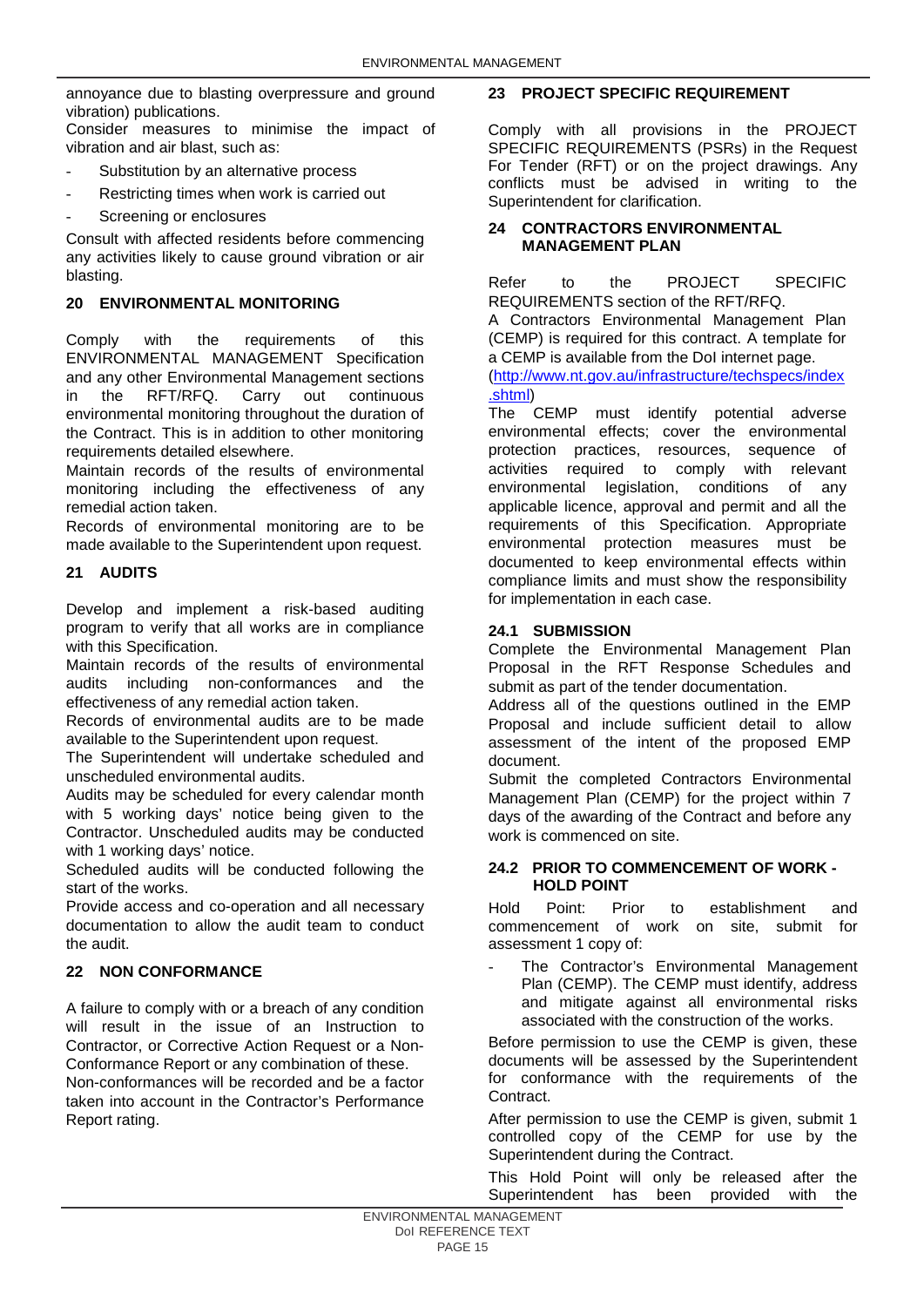Contractor's Environmental Management Plan that meets conditions on contract.

# **24.3 DETAILS REQUIRED IN THE CEMP**

The following is a list of headings that are to be addressed in the CEMP.

- Description of the works
- − Legislative Obligations
- − Approvals, Licences and Permits
- Assignment of responsibility for Environmental **Controls**
- − Assessment of potential environmental impacts and operational control measures which are to be implemented.

NOTE: As a minimum, the following are to be addressed:

- − Air pollution
- − Flora and fauna disturbance
- Weed management
- Soil erosion and sediment control
- − Soil disturbance and vibration
- Water pollution
- − Waste management
- − Hazardous materials and dangerous goods
- Fuels and chemicals
- − Heritage cultural and historical
- Sacred site protection
- − Noise and vibration
- − Community consultation
- Environmentally sensitive areas
- − Fire management

NOTE: A site diagram showing the location of no-go zones, site compound, extent of works, locations of environmental controls and any environmentally sensitive areas is required.

- − Non-conformance control and corrective action procedures for all of the control measures that are to be implemented.
- Details of how the environment will be protected for each Subcontractor's activities
- − Materials with recycled content
- − Hours of work
- − Communication procedures
- Emergency response procedures
- − Environmental incident notification and reporting
- − Environmental training and inductions
- Environmental monitoring
- − Audit program
- − Waste and recycling reporting
- Reporting requirements
- − Including water extraction quantities

NOTE: DoI Environmental Services are available to provide assistance in the development of the CEMP.

# **24.4 LIABILITY OF PRINCIPAL LIMITED**

Environmental Management Plan will in no way relieve the Contractor of responsibility under the Contract to ensure compliance with environmental legislation and any approvals issued by other authorities as may be required in respect to work under the Contract.

# **24.5 EROSION AND SEDIMENT CONTROL MANAGEMENT PLAN – HOLD POINT**

Develop an Erosion and Sediment Control Plan (ESCP) in accordance with Australian best practice guidelines such as the International Erosion Control Association (IECA) Australia Best Practice Erosion and Sediment Control [\(http://www.austieca.com.au\)](http://www.austieca.com.au/). Hold Point - Obtain written approval from the Superintendent prior to commencement of any onsite works.

Install and maintain all measures in accordance with the approved plan.

# **24.6 EROSION AND SEDIMENT CONTROL PLAN DESIGNER**

The following pre requisites must be met to enable Northern Territory Government endorsement of the Erosion and Sediment Control Plan Designer:

- Have one of the following qualifications:
- a) Certified Professional Erosion and Sediment Control Practitioner (CPESC)
- b) Certified Professional Soil Scientist (CPSS)
- c) Or other suitably qualified and experienced professional, having completed an advanced specialised training course in erosion and sediment control, provided under the auspices of a reputable body such as the International Erosion Control Association, Australian Society of Soil Science, or equivalent
- − Be able to give evidence of training in erosion and sediment control principles and experience in implementing and designing erosion and sediment control plans and controls on site.

The ESCP designer will monitor the performance of the ESCP throughout the duration of the contract, modifying the plan as required to meet the changing conditions and non-performance issues identified

# <span id="page-17-0"></span>**25 EROSION AND SEDIMENT CONTROL PLAN**

The ESCP is to supplement the Contractor's Environmental Management Plan (CEMP)<br>Refer to the PROJECT SPECIFIC Refer to the PROJECT REQUIREMENTS in the RFT/RFQ

# **25.1 SUBMISSION OF THE EROSION AND SEDIMENT CONTROL PLAN**

The ESCP is to be designed by a professional as described above. Include the details of the ESCP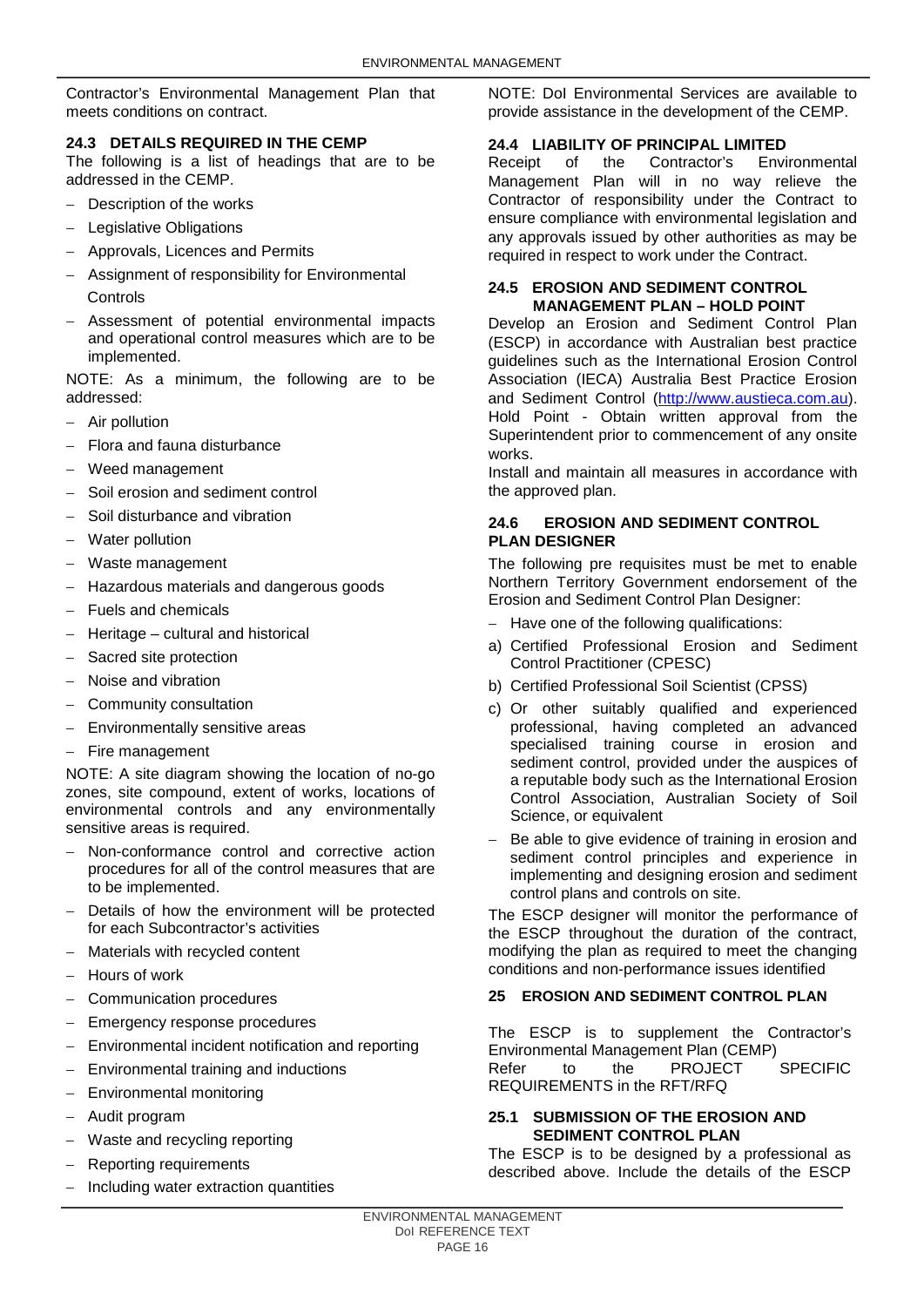Designer's name and qualifications and currency of any appropriate accreditations.

Design the ESCP in conformance with the requirements set out in best practice guidelines of the International Erosion Control Association (IECA) Australia Best Practice Erosion and Sediment Control [\(http://www.austieca.com.au\)](http://www.austieca.com.au/). Produce the plan by electronic means and submit electronically to the Superintendent. Include sufficient details on the ESCP to explain the potential hazards, the assessed risks and the proposed treatments for the proposed work activities and work site which may include some or all of the details outlined below.

# **25.2 PROJECT INFORMATION**

- − Purpose and Scope
- − Project Location
- − Site Constraints/Impacts
- − ESCP Objectives and Strategies
- Location of proposed stockpiles, turnarounds. temporary work areas etc
- − Principal for the Works; Principal Contractor/Design Consultant including contact details
- − Responsibilities including role responsibility and authority of key personnel, management hierarchy including site representatives and contact details of the responsible personnel
- − Approvals or licences required to conduct ESCP works with relevant reference number

# **25.3 PLANNING**

- − Risk Identification and Assessment Critical element to identify and assess foreseeable potential hazards associated with the work activities and work site
- − Legal and Other Requirements Confirmation of use of up-to-date / best practice information and legislation
- Site investigation and assessment
- Soil properties (including dispersion properties and the presence of Acid Sulphate Soils)
- − Rainfall records and design parameters
- Waterways and other water sensitive environments
- − Ambient water quality
- − Groundwater
- Water extraction (including possibilities and limitations)
- − Catchments
- − Adjoining properties
- − Rehabilitation
- Stabilisation and management of site during any shutdowns

# **25.4 ENVIRONMENTAL CONTROLS**

- − Protection of vegetation
- − Vegetation clearing methodology
- − Management of top soil
- Method statements for construction in or near waterways
- − Management of contaminated soil
- − Waste control
- Dewatering
- Waste water discharge
- Water extraction
- Plant and equipment wash down facilities
- Batch plants
- − Chemical and hazardous materials storage, use and handling
- ESCP diagrams or maps showing location/s of controls / activities
- − Spill response

# **25.5 IMPLEMENTATION SCHEDULE**

- Project construction schedule
- ESCP implementation schedule
- Maintenance of controls (including removal and disposal of sediment)
- − Removal of environmental controls
- − Incident Response
- **Training**

# **25.6 WATER QUALITY MONITORING**

- − Ambient water quality
- Water quality parameters
- Sampling sites
- Frequency of monitoring
- − Records
- − How the data will be used to identify and resolve problems

# **25.7 MONITORING AND MEASUREMENT**

- − Monitoring of controls including persons responsible and corrective timeframes
- ESCP Auditing
- − Record Keeping
- − Public / NTG Feedback
- − References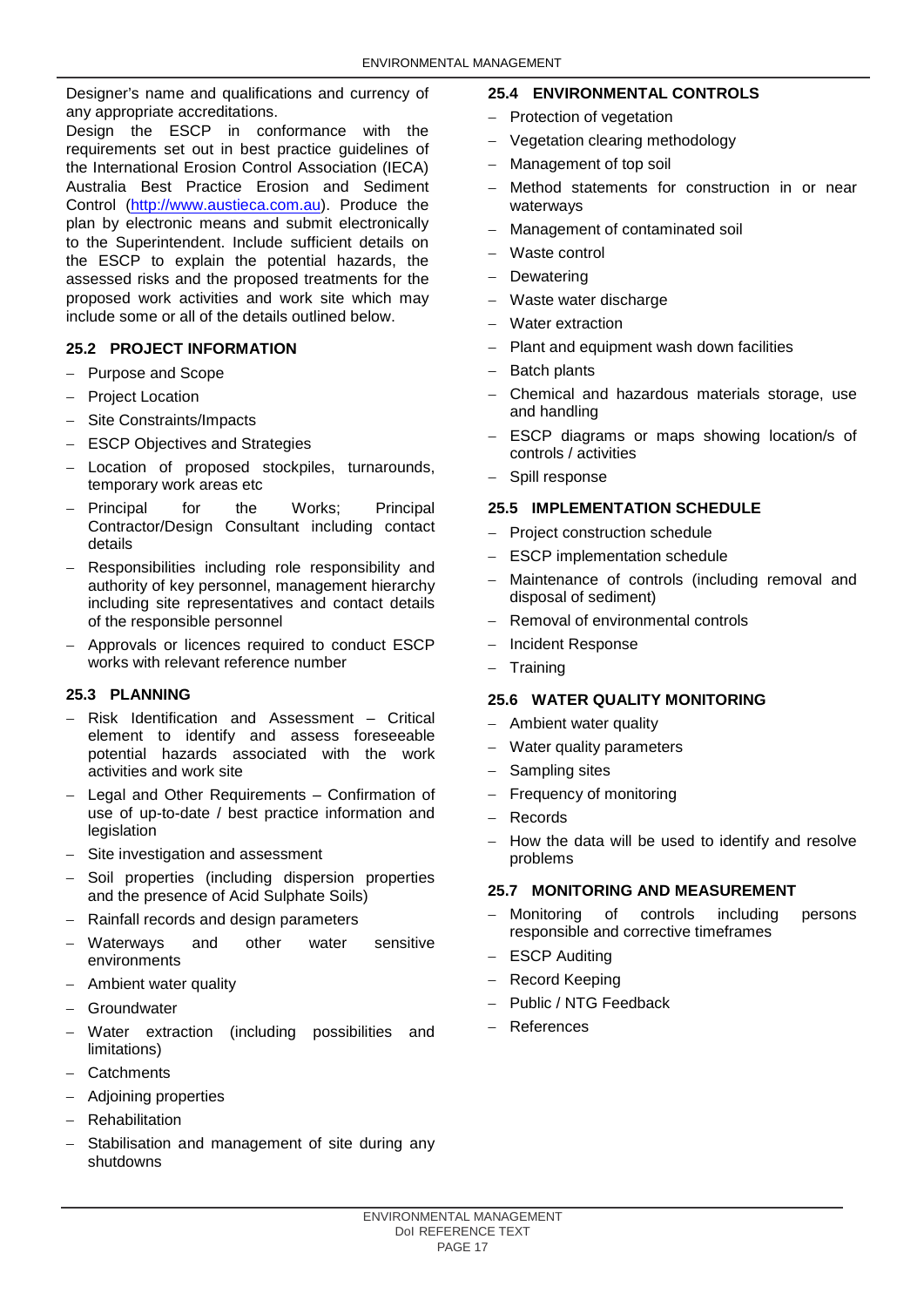# **25.8 REVIEW PROCESS**

- − ESCP Review and Improvement (including changes to the construction program, scope, work methods, ineffective controls, directed by the Principal)
- − Variations to Plans and Best Practice Procedures

# <span id="page-19-0"></span>**26 ESCP MANAGEMENT PRINCIPLES**

There are eight general principles of effective soil and water management for land disturbance associated with construction works. These principles broadly apply to the planning, design, construction and maintenance of all types of construction works including roads, buildings, barges and other projects. These can be paraphrased as:

- 1. Variations to Plans and Best Practice **Procedures**
- 2. Assess the implications of a project for soil loss and water quality at the planning stage
- 3. Plan to control erosion and sediment during the design phase and before any earthworks begin
- 4. Minimise the area of soil disturbed and exposed to erosion
- 5. Conserve topsoil for later site rehabilitation / regeneration
- 6. Control water flow from the top of and through the project area – divert up-slope 'clean' water away from disturbed areas and ensure concentrated flows are below erosive levels
- 7. Rehabilitate disturbed lands quickly
- 8. Maintain erosion and sediment control measures appropriately.

Some long-term erosion and sedimentation from works is inevitable given the climatic conditions of the Northern Territory. However, construction works and the subsequent operation of assets should at all times minimise the potential for erosion. The above principles provide a basis for minimising these problems with construction projects in the Territory. They also provide a framework to account for the influence of factors such as climate, topography and soil types. These principles should be adopted in any construction project and incorporated into any environmental management plan and/or erosion and sediment control plan.

There are a number of Australian publications that detail what is required for effective erosion and sediment control. The Northern Territory Government references and bases its standards on the:

International Erosion Control Association (IECA) Australasia Best Practice Erosion and Sediment Control. [http://www.austieca.com.au](http://www.austieca.com.au/)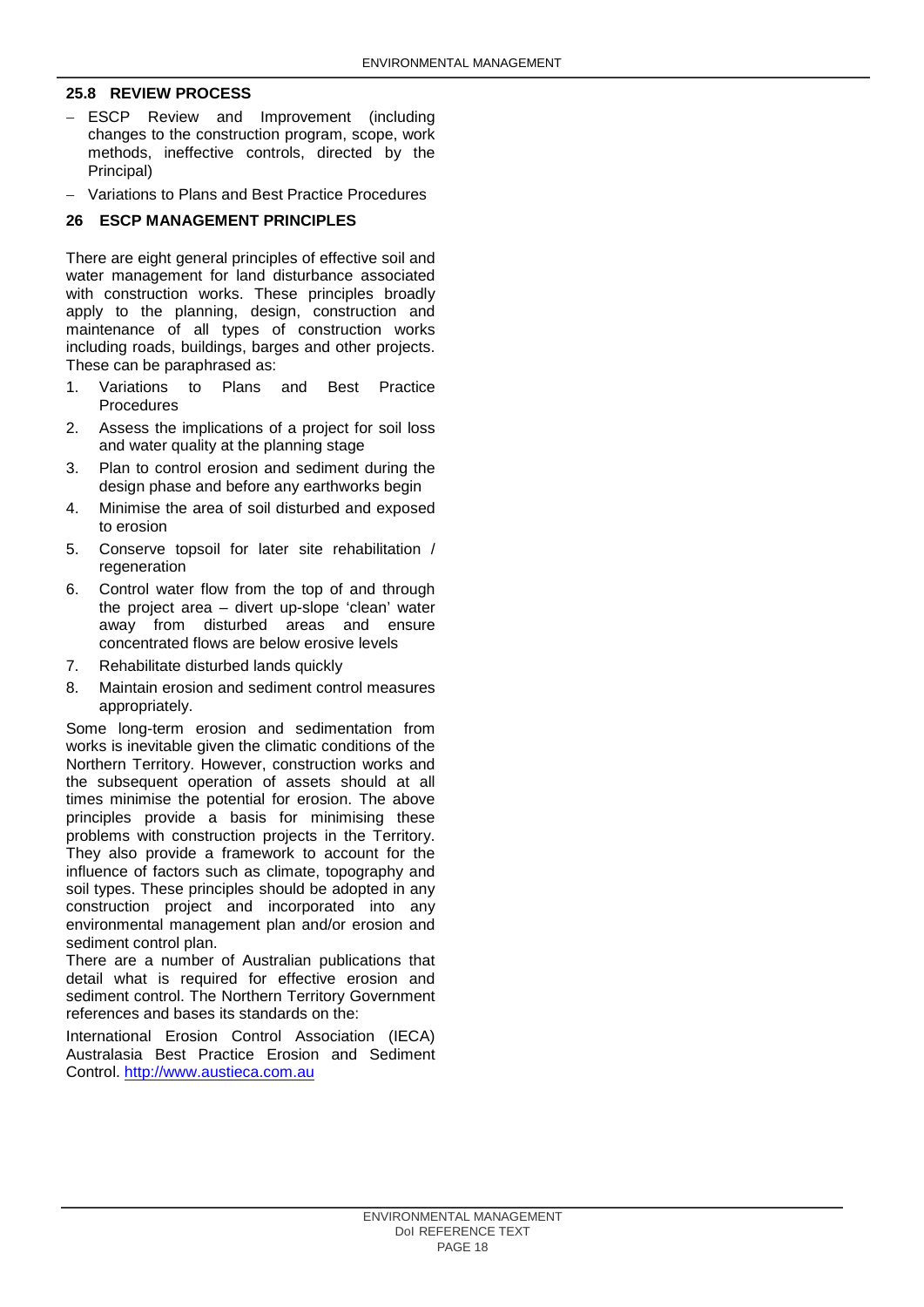# <span id="page-20-0"></span>**27 ENVIRONMENTAL LEGISLATION, REGULATIONS AND STANDARDS**

Comply with, but do not be limited to, the following as applicable.

# **Northern Territory Legislation**

- *[Aboriginal Land Act](http://www.austlii.edu.au/au/legis/nt/consol_act/ala126)*
- *Bushfires Act*
- *Dangerous Goods Act*
- *Environmental Assessment Act*
- *Environmental Offences and Penalties Act*
- *Heritage Act*
- *Northern Territory Aboriginal Sacred Sites Act*
- *Soil Conservation and Land Utilisation Act*
- *Territory Parks and Wildlife Conservation Act*
- *Waste Management and Pollution Control Act*
- *Water Act*
- *Weeds Management Act*
- **Northern Territory Regulations**
- [Environmental Offences and Penalties Regulations](http://www.austlii.edu.au/au/legis/nt/consol_reg/eoapr452)
- **[Heritage Regulations](http://www.austlii.edu.au/au/legis/nt/consol_reg/hcr338)**
- **[Territory Parks and Wildlife Conservation By-Laws](http://www.austlii.edu.au/au/legis/nt/consol_reg/tpawcb506)**
- [Territory Parks and Wildlife Conservation Regulations](http://www.austlii.edu.au/au/legis/nt/consol_reg/tpawcr560)
- [Waste Management and Pollution Control \(Administration\) Regulations](http://www.austlii.edu.au/au/legis/nt/consol_reg/wmapcr659)
- **[Water Regulations](http://www.austlii.edu.au/au/legis/nt/consol_reg/wr192)**
- [Weeds Management Regulations](http://www.austlii.edu.au/au/legis/nt/consol_reg/wmr264)

# **Federal Legislation**

- *Aboriginal and Torres Strait Islander Act*
- *Aboriginal and Torres Strait Islander Commission Amendment Act*
- *Aboriginal and Torres Strait Islander Heritage Protection Act*
- *Aboriginal Land Rights (Northern Territory) Act*
- *Aboriginal Land Rights (Northern Territory) Amendment Act*
- *Environment Protection and Biodiversity Conservation Act*

# **Federal Regulations**

- Aboriginal and Torres Strait Islander Heritage Protection Regulations
- [Aboriginal Land Rights \(Northern Territory\) \(Land Description\) Regulations](http://www.austlii.edu.au/au/legis/cth/consol_reg/alrtdr701)
- Aboriginal Land Rights (Northern Territory) Regulations
- Environment Protection and Biodiversity Conservation Regulations

# **Australian Standards**

- AS/NZS/ISO 14001 Environmental management systems Requirements with guidance for use
- AS 2187.2 Explosives Storage and use Use of explosives
- AS 1940 The storage and handling of flammable and combustible liquids

# **Other Standards**

- ASTMD 2487 Standard Practice for Classification of Soils for Engineering Purposes (Unified Soil Classification System)
- ASTMD 7208-6 Standard Test Method for Determination of Temporary Ditch Check Performance in Protecting Earthen Channels from Stormwater-Induced Erosion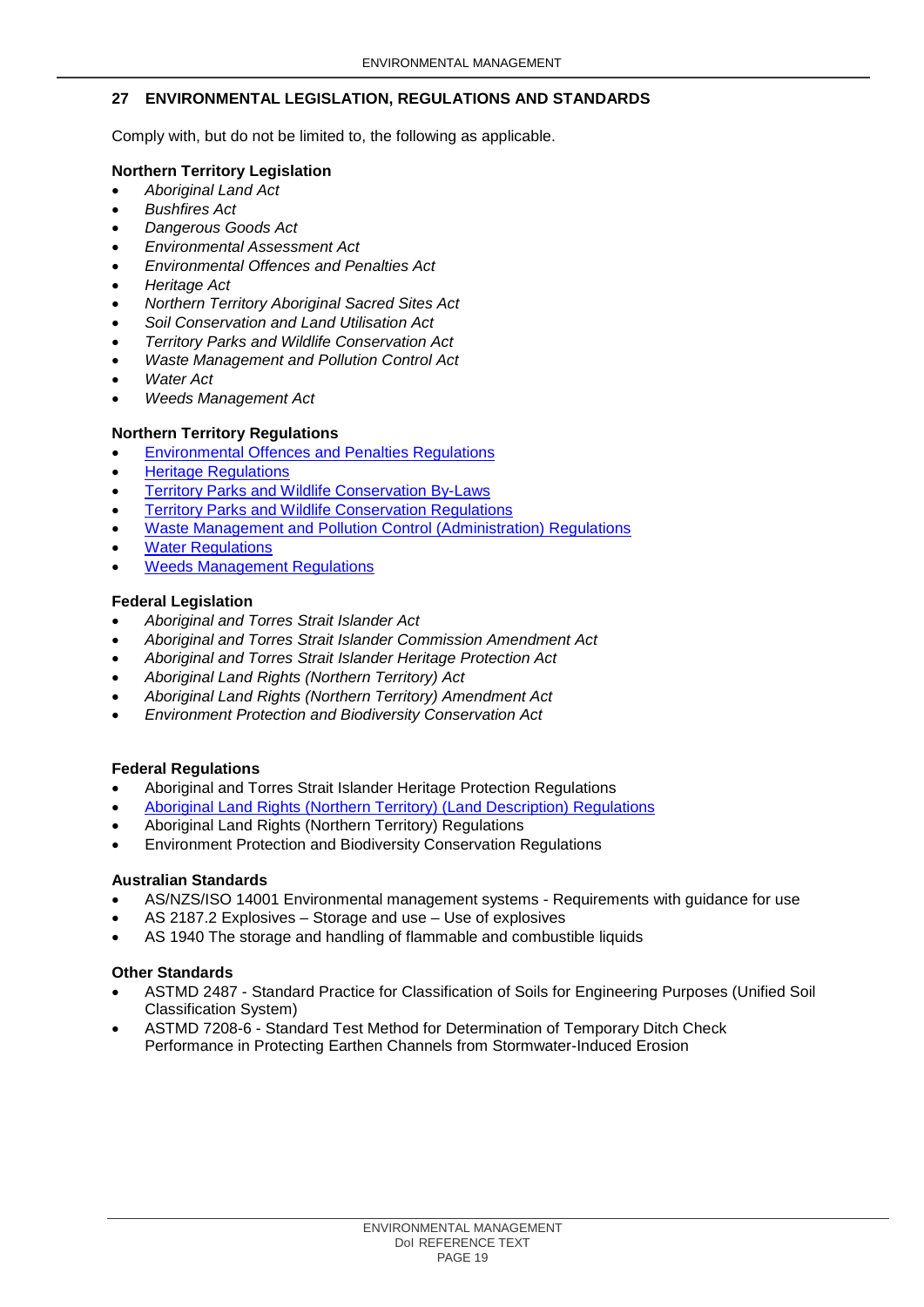# **ANZECC Publications**

- Technical Basis for Guidelines to Minimise Annoyance Due to Blasting Overpressure and Ground Vibration
- ANZECC Guidelines for Fresh and Marine Water Quality

# **Interstate Publications**

- International Erosion Control Association (IECA) Australasia Best Practice Erosion and Sediment Control. [http://www.austieca.com.au](http://www.austieca.com.au/)
- Queensland Maroon Book for urban storm water management Manual for Erosion & Sediment Control, Version 1.2, Sunshine Coast Regional Council
- Blue Book Managing Urban Stormwater Soils and Construction, Volume 1, 4th edition, Volume 2a – Installation of services, Volume 2b Waste Landfills, Volume 2c Unsealed Roads, Volume 2d Main Road Construction and Volume 2e Mines and Quarries <http://www.landcom.nsw.gov.au/content/publication-and-programs/the-blue-book.aspx>
- Queensland Acid Sulfate Soil Technical Manual, Soil Management Guidelines, Version 3.8, SE Dear, NG Moore, SK Dobos, KM Watling and CR Ahern [http://www.derm.qld.gov.au/land/ass/pdfs/soil\\_mgmt\\_guidelines\\_v3\\_8.pdf](http://www.derm.qld.gov.au/land/ass/pdfs/soil_mgmt_guidelines_v3_8.pdf)
- RTA Code of Practice for Water Management <http://www.rta.nsw.gov.au/environment/downloads/wcop1.pdf>
- Environmental Noise Management Manual [http://www.rta.nsw.gov.au/environment/noise/noise\\_management\\_manual.html](http://www.rta.nsw.gov.au/environment/noise/noise_management_manual.html)
- Soil Survey Standard Test Method, Unified Soil Classification System: Field Method <http://www.environment.nsw.gov.au/resources/soils/testmethods/usc.pdf>
- Spray drift fact Sheet-APVMA [http://www.apvma.gov.au/use\\_safely/spray\\_drift/index.php](http://www.apvma.gov.au/use_safely/spray_drift/index.php)
- Why do fish need to cross the road? NSW DPI [http://www.dpi.nsw.gov.au/\\_\\_data/assets/pdf\\_file/0004/202693/Why-do-fish-need-to-cross-the](http://www.dpi.nsw.gov.au/__data/assets/pdf_file/0004/202693/Why-do-fish-need-to-cross-the-road_booklet.pdf)[road\\_booklet.pdf](http://www.dpi.nsw.gov.au/__data/assets/pdf_file/0004/202693/Why-do-fish-need-to-cross-the-road_booklet.pdf)
- QLD standard work method for the assessment of the lawfulness of releases to waters from construction sites- http://www.derm.gld.gov.au/environmental\_management/pdf/compliance[waters-release.pdf](http://www.derm.qld.gov.au/environmental_management/pdf/compliance-waters-release.pdf)
- Australian Rainfall and runoff Flood analysis and design [www.arr.org.au](http://www.arr.org.au/)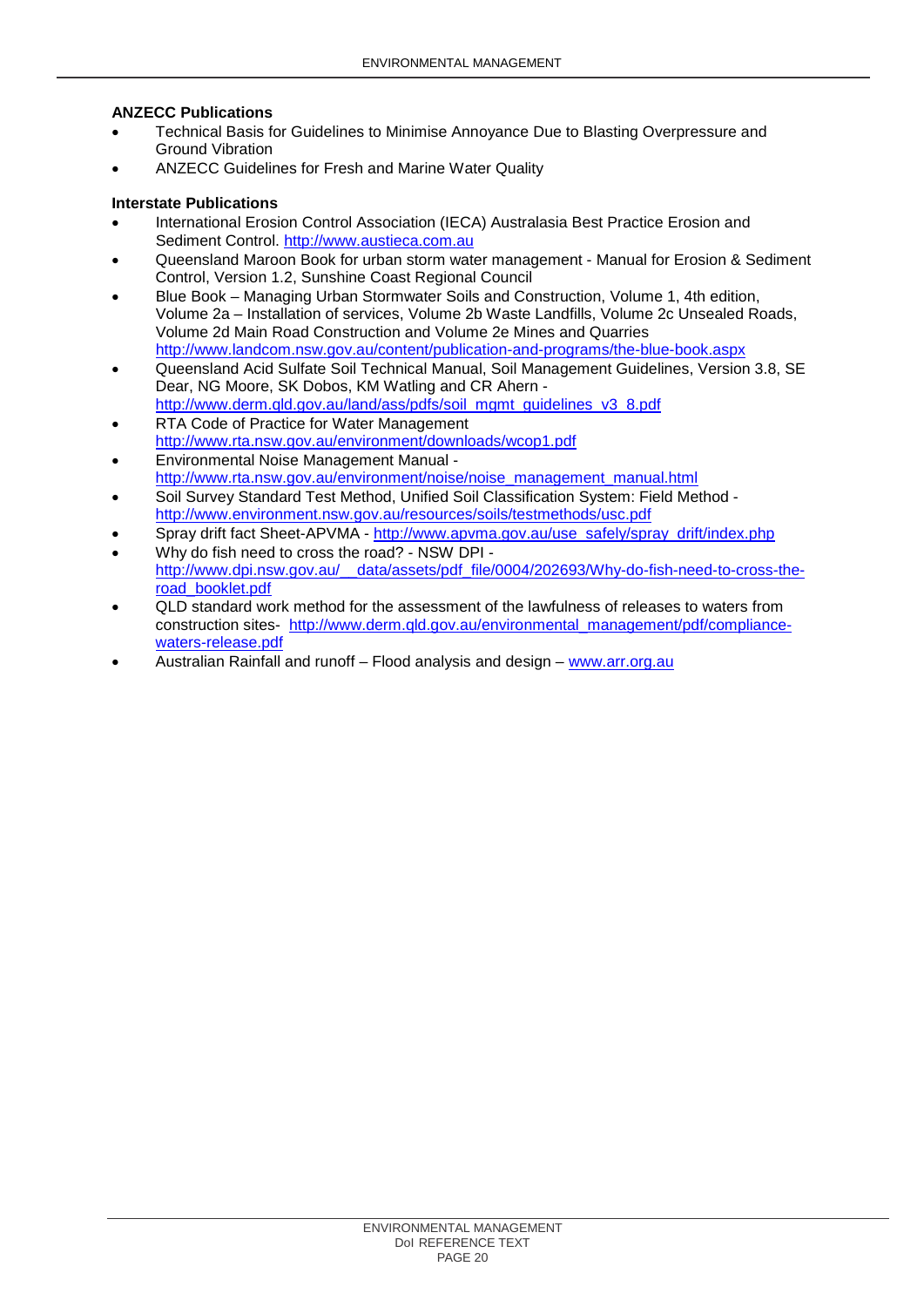# <span id="page-22-0"></span>**28 DEFINITIONS AND ACRONYMS**

References to Acts include any amendments to Acts together with a reference to Regulations and instruments made under them.

The following definitions apply;

**Aboriginal** means a person who is a member of the Aboriginal race of Australia.

**Aboriginal member** means a member of the Authority appointed from a panel of persons nominated by the Land Councils.

**Aboriginal tradition** has the same meaning as in the Land Rights Act.

**Administering Authority -** An authority with legislative jurisdiction, this includes the AAPA, DoI, DLPE, EPA and DLRM.

**AAPA** - Aboriginal Areas Protection Authority

**Aquifer** means a geological structure or formation, or an artificial land-fill, permeated or capable of being permeated permanently or intermittently with water.

**Archaeological object** means a relic pertaining to the past occupation by Aboriginal or Macassan people of any part of Australia which is now in the Northern Territory, being:

- an artefact or thing of any material given shape to by man;
- a natural portable object of any material sacred according to Aboriginal tradition;
- human or animal skeletal remains; or
- such objects, or objects of a class of objects, as are prescribed; but does not include an artefact made for the purposes of sale or an object, or objects of a class of objects, excluded by the Regulations from the ambit of this definition.

**Archaeological place** means a place pertaining to the past occupation by Aboriginal or Macassan people that has been modified by the activity of such people and in or on which the evidence of such activity exists, and includes such places, or place of a class of places, as are prescribed, but does not include a place, or a place of a class of places, excluded by the Regulations from the ambit of this definition.

#### **ARI -** Average Recurrence Interval

**Authority Certificate** means a certificate issued under section 22(1) of the *Northern Territory Aboriginal Sacred sites Act.*

**Bed and banks**, in relation to a waterway, means the land over which normally flows, or which is normally covered by, the water of the waterway, whether permanently or intermittently, but does not include land from time to time temporarily covered by the flood waters of the waterway and abutting on or adjacent to its bed and banks. The bed being the relatively flat portion and the banks being the relatively steep portions of the land comprising the bed and banks.

**Best practice environmental management** has the same meaning as that included in the *Waste Management and Pollution Control Act* (WMPC Act)*.* This can be taken to mean the management of an activity or premises in a cost effective manner that, having regard to national or international practices for management of activities or premises of the same kind, ensures the continued minimisation of the actual or potential environmental impact of the activity or purposes

**Best practice licence** means: (a) a best practice licence granted under section 34 of the *Waste and Pollution Control Act;* or (b) a licence that is to be taken to be a best practice licence by virtue of section 44(6) of the Act.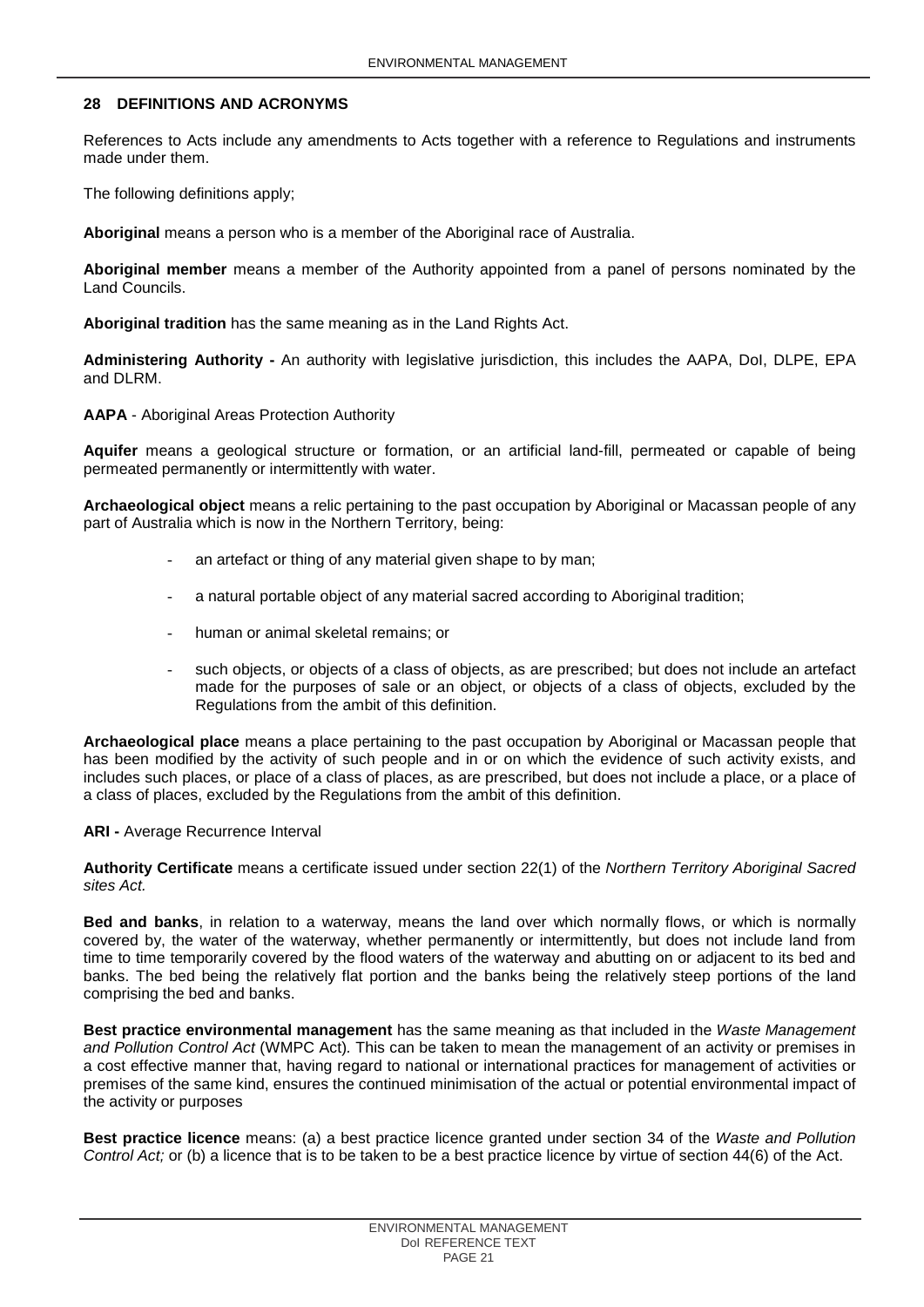**Bore** means a bore, hole, well, excavation or other opening in the ground, or a natural or artificially constructed or improved underground cavity, which is or could be used for the purpose of intercepting, collecting, obtaining or using ground water or for the purpose of disposing of water or waste below the surface of the ground, or which extends to an aquifer.

**CEMP –** Contractor's Environmental Management Plan

**Clean waters** means upstream (or run on or up slope) waters, the condition of which has not been affected by construction work or related activities.

**Contaminant** means a solid, liquid or gas or any combination of such substances and includes:

- noise, odour, heat and electromagnetic radiation;
- a prescribed substance or prescribed class of substances; and
- a substance having a prescribed property or prescribed class of properties.

**Contaminated land** is land with the presence of a substance in, on or under the land at a concentration above that which it is normally found in that locality, such that there presents a risk of harm to human health or to the environment.

**Construction site** means a place at which construction work is undertaken, and any other area in the vicinity where plant or other material used or to be used in connection with the construction work is located or kept during the construction work. It does not include a place where elements are manufactured 'off site' or where construction material is stored as stock for sale or for hire.

**Construction project** means a project involving construction work, and includes design, preparation, and planning.

**Corrective action -** Measures, including preventative measures taken to rectify conditions which have caused or might cause nonconformity.

**Corrective action request (CAR) -** A formal advice/instruction from the Administrating authority regarding departures from the Quality system or methods as approved in the Quality plan.

**CPESC -** Certified Professional Erosion and Sediment Control practitioner

**CPSS -** Certified Professional Soil Scientist

**Dangerous goods** has the same meaning as within the *Dangerous Goods Act* meaning substances or things:

- declared by the Competent Authority under section 6; or
- prescribed by the Regulations, to be dangerous goods.

**dB (A)** - The measure of sound pressure according to human response.

**Dewatering** means any activity that involves the removal of ponded stormwater or infiltrated groundwater from any location on Site and the subsequent reuse or discharge of that water.

**Disposition** - Action to be taken to resolve non-conformance.

**DoI -** Department of Infrastructure

**DLPE -** Department Lands Planning and Environment

**DLRM -** Department Lands Resource Management

**Dust or smoke sensitive place -** Residential dwelling, industrial area or natural environment susceptible to adverse effects from dust or smoke.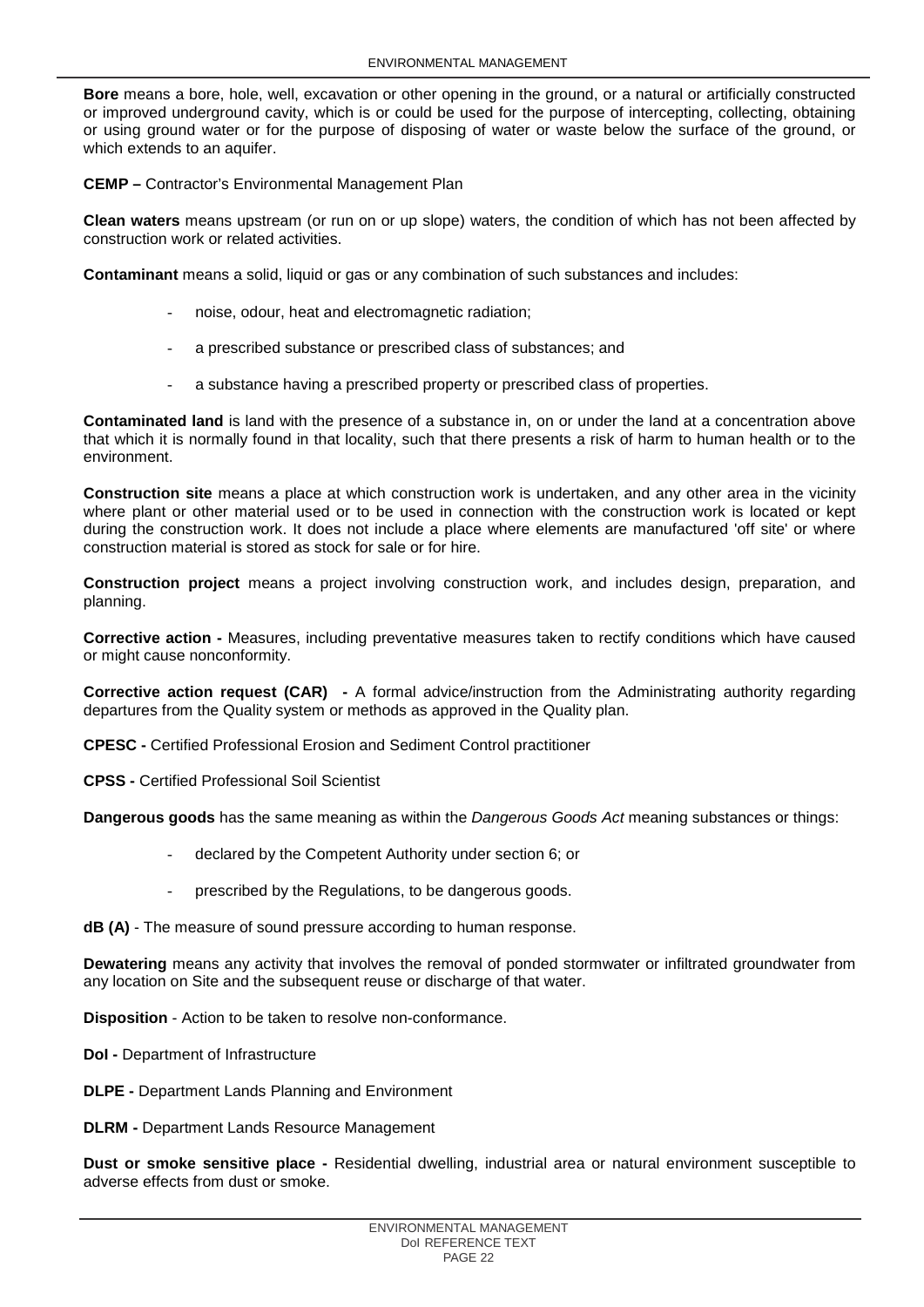**Ecologically sustainable development** means development that improves the total quality of life both in the present and in the future in a way that maintains the ecological processes on which life depends.

**EIS** – an Environmental Impact Statement as defined in the *Environmental Protection and Biodiversity Conservation Act* (EPBC Act).

**Environment** means land, air, water, organisms, ecosystems and the built environment and includes:

- external factors which affect the well-being of humans;
- structures made or modified by humans;
- the physical and visual amenity values of an area; and
- economic, cultural and social conditions.

**Environmental incident** means a discrete (one-off) occurrence that may result in an adverse impact (or impacts) on the environment or a breach of legislation.

**Environmental harm** - As defined by the *Waste management and Pollution Control Act*, including nuisance, serious and material environmental harm, environmental harm means:

- any harm to or adverse effect on the environment; or
- any potential harm (including the risk of harm and future harm) to or potential adverse effect on the environment, of any degree or duration and includes environmental nuisance.

**Environment protection approval -** means an approval granted under section 34 of the WMPC Act

**Environment protection licence** means:

- An environment protection licence granted under section 34; or
- A licence that is to be taken to be an environment protection licence by virtue of section 44(3) of the WMPC Act.

#### **Environmental nuisance** means:

- An adverse effect on the amenity of an area that:
- a) Is caused by noise, smoke, dust, fumes or odour; and
- b) Unreasonably interferes with or is likely to irrationally interfere with the enjoyment of the area by persons who occupy a place within the area or are otherwise lawfully in the area; or
- c) An unsightly or offensive condition caused by contaminants or waste.

**Environment protection objective** means an environment protection objective under Part 4 of the WMPC Act as amended and in force from time to time.

- **EPA –** Environment Protection Authority
- **EPBC** Environment Protection and Biodiversity Conservation
- **ESCP -** Erosion and Sediment Control Plan

**Excavation** includes any earthwork, trench, well, shaft, tunnel or underground work**.**

**Exclusion zone** is an area not to be entered by any person or machine for the duration of the contract or otherwise designated period of time.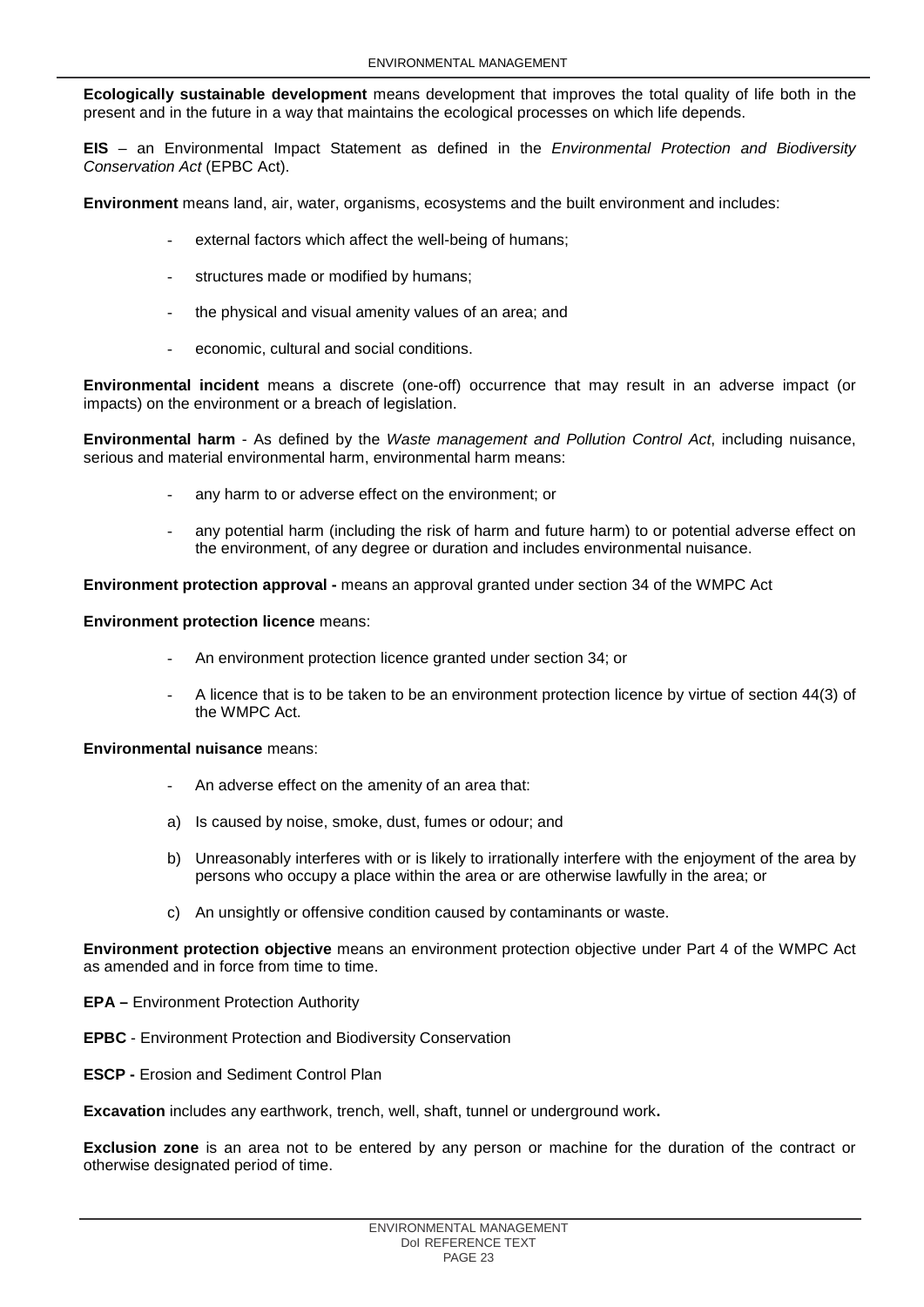**Feral animal** is as defined in the *Territory Parks and Wildlife Conservation Act* and means a species of animal or an animal of a species that is declared to be a feral animal under section 47.

**Ground water** means water occurring or obtained from below the surface of the ground (other than water contained in works, not being a bore, for the distribution, reticulation, transportation, storage or treatment of water or waste) and includes water occurring in or obtained from a bore or aquifer.

**Hazard** means anything (including an intrinsic property of a thing), or situation with the potential to cause harm to people, property or the environment. Hazardous material means a substance or thing that is a dangerous good, within the meaning of the *Dangerous Goods Act*, or a product or substance that has the potential to harm life, health, property or the environment.

**Heritage object** means an object declared under section 18 of the Heritage Act to be a heritage object.

**Heritage place** means a place in the Northern Territory (whether or not covered by water) declared under section 17 of the *Heritage Act* to be a heritage place.

**Hold point** - A Hold point is a mandatory verification point beyond which a work process cannot proceed without authorisation by the contract administrator. The work cannot proceed until the contract administrator is able to verify the quality of the completed work and releases the Hold.

**IECA -** International Erosion Control Association

**Land** includes water and air on, above or under land.

**Listed waste** means a waste prescribed for the purposes of this definition under the WMPC Act.

**Material environmental harm** means environmental harm that:

- is not trivial or negligible in nature;
- consists of an environmental nuisance of a high impact or on a wide scale;
- results, or is likely to result, in not more than \$50,000 or the prescribed amount (whichever is greater) being spent in taking appropriate action to prevent or minimise the environmental harm or rehabilitate the environment; or
- results in actual or potential loss or damage to the value of not more than \$50,000 or the prescribed amount (whichever is greater).

**MSDS -** Material Safety Data Sheets, now known as SDS

**NOI** – Notice of Intent is the referral document provided to the NT EPA for the purpose of deciding whether a public environmental report or environmental impact statement should be required for the project.

**Noise sensitive place** as identified as a residential area, hospital, aged care facility, school, place of business.

**Non-conformance report (NCR) -** A mandatory (standard format) report submitted by the contractor that details the nonconforming work and the contractor's proposed disposition of the non-conformance.

**Notice of non-conformance (NNC) -** Formal instruction from the superintendent regarding product nonconformance to that specified.

**NRETAS -** The former Northern Territory Government Department of Natural Resources, Environment, the Arts and Sport

**NT EPA** – Northern Territory Environment Protection Authority

**PER –** Public Environmental Report .

**Pesticide** has the same meaning as within the Waste Management and Pollution Control regulations.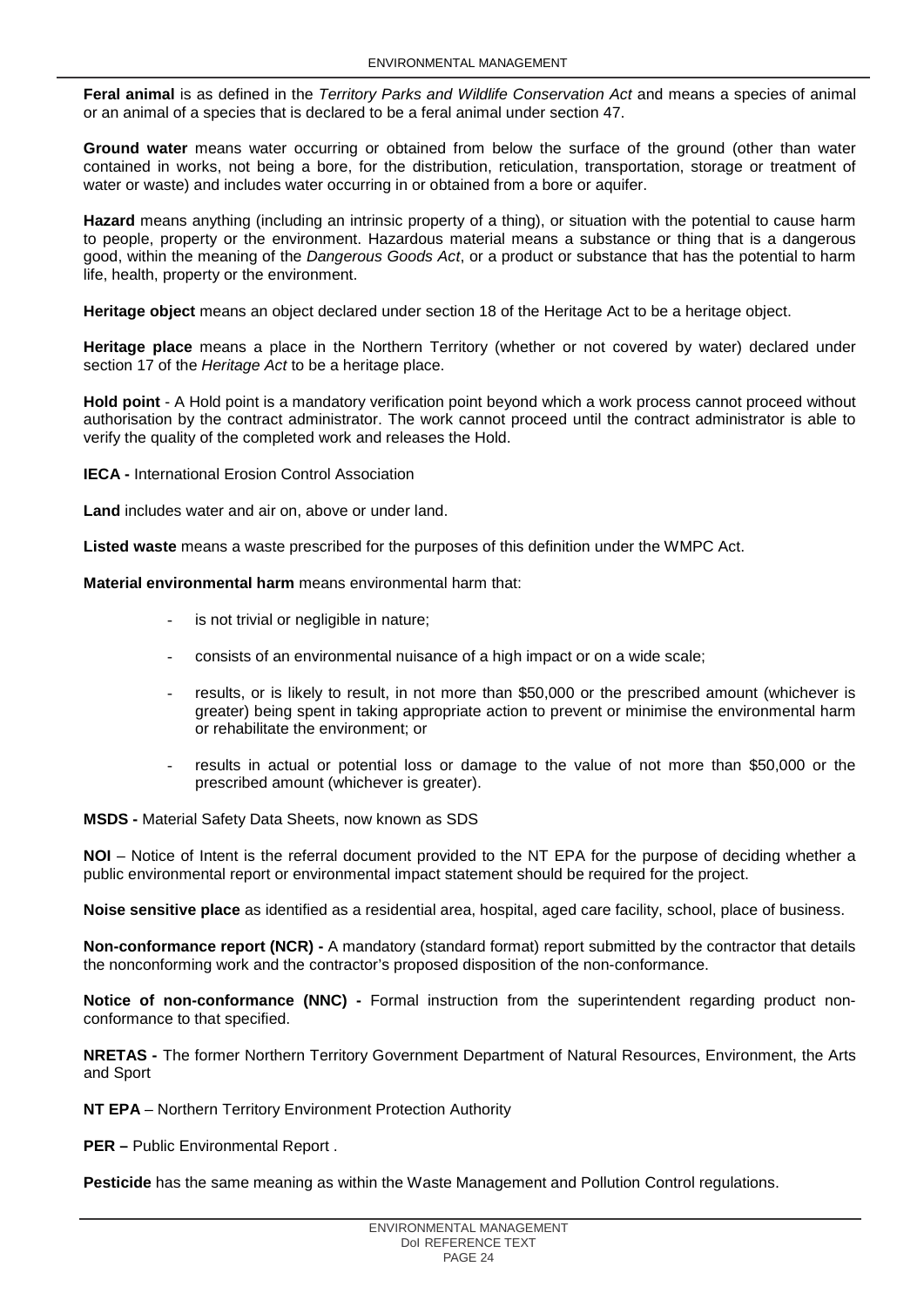## **Pollution** means:

- a contaminant or waste that is emitted, discharged, deposited or disturbed or that escapes; or
- a contaminant or waste, effect or phenomenon, that is present in the environment as a consequence of an emission, discharge, deposition, escape or disturbance of a contaminant or waste.
- in relation to water (from the *Water Act*), means directly or indirectly to alter the physical, thermal, chemical, biological or radioactive properties of the water so as to render it less fit for a prescribed beneficial use for which it is or may reasonably be used, or to cause a condition which is hazardous or potentially hazardous to:
	- a) public health, safety or welfare;
	- b) animals, birds, fish or aquatic life or other organisms; or
	- c) plants.
- **PSR -** Project Specific Requirement section of RFT/RFQ

**RA –** Risk Assessment is a form of environmental assessment undertaken in the Northern Territory.

- **RFQ -** Request For Quotation (Equivalent to RFQ)
- **RFT -** Request For Tender (Equivalent to RFT)

**Sacred Site** is that defined with the *Northern Territory Aboriginal Sacred Sites Act* and the *Land Rights Act.*

**SDS** Safety Data Sheets – formerly known as Material Safety Data Sheets (MSDS)

**Serious environmental harm** means environmental harm that is more serious than material environmental harm and includes environmental harm that:

- is irreversible or otherwise of a high impact or on a wide scale;
- damages an aspect of the environment that is of a high conservation value, high cultural value or high community value or is of special significance;
- results or is likely to result in more than \$50,000 or the prescribed amount (whichever is greater) being spent in taking appropriate action to prevent or minimise the environmental harm or rehabilitate the environment; or
- results in actual or potential loss or damage to the value of more than \$50,000 or the prescribed amount (whichever is greater).

## **Structure** means:

- any building, steel or reinforced concrete construction, railway line or siding, tramway line, dock, ship, submarine, harbour, inland navigation channel, tunnel, shaft, bridge, viaduct, waterworks, reservoir, pipe or pipeline (whatever it contains or is intended to contain), structural cable, aqueduct, sewer, sewerage works, gasholder, road, airfield, sea defence works, river works, drainage works, earthworks, constructed lagoon, dam, wall, mast, tower, pylon, underground tank, earth retaining construction, fixed plant, construction designed to preserve or alter any natural feature, and any other similar construction, and
- any formwork, false work, scaffold or other construction designed or used to provide support or access during construction work.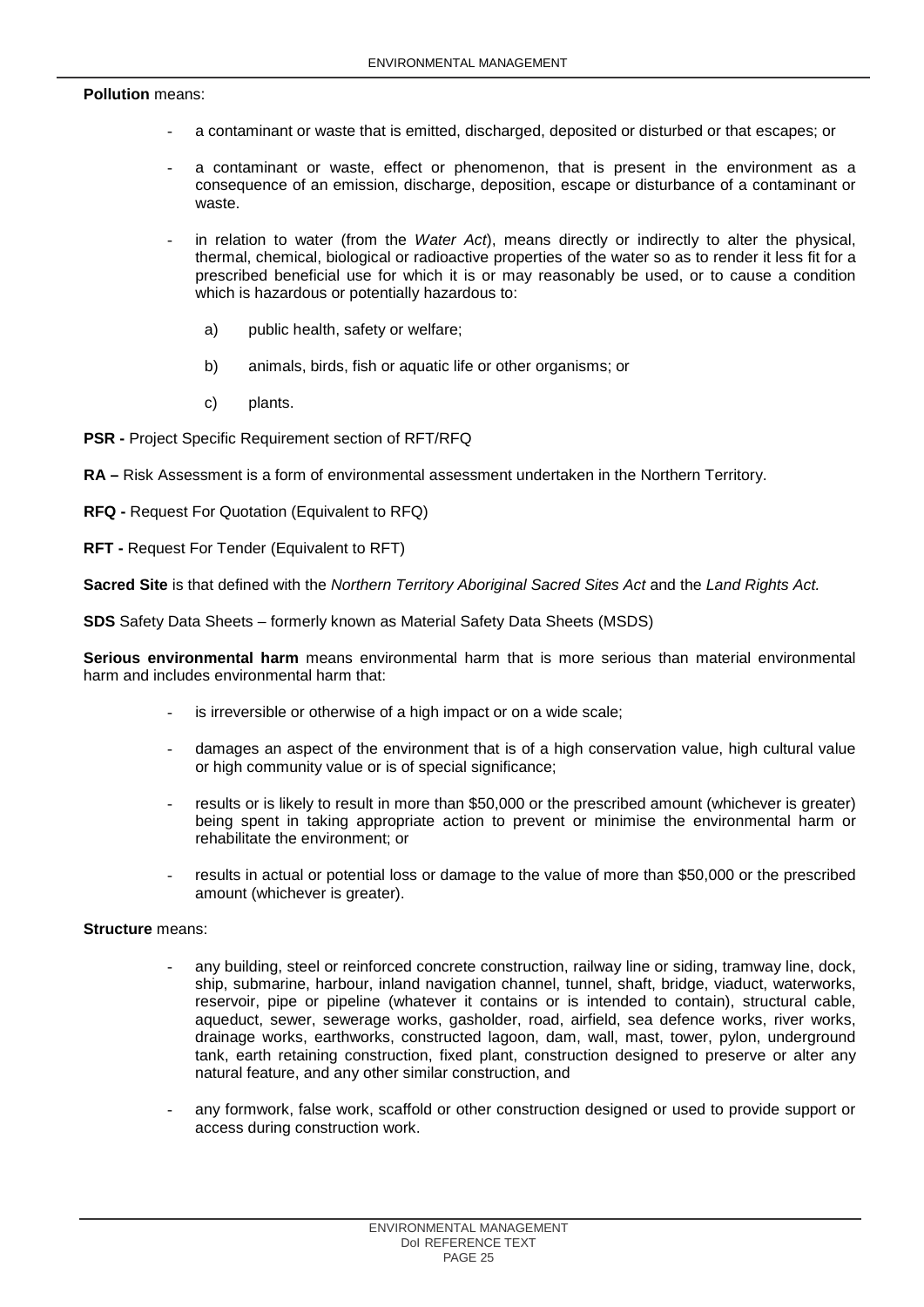**Temporary Erosion and Sediment Control Measures** - Measures implemented by the Contractor to minimise environmental harm from erosion and sediment control during construction that are removed post finalisation of construction works.

**Waste** as defined by the WMPC Act:

- a solid, a liquid or a gas; or
- a mixture of such substances, that is or are left over, surplus or an unwanted by-product from any activity (whether or not the substance is of value) and includes a prescribed substance or class of substances.

## **Water** includes:

- surface water, ground water and tidal waters;
- coastal waters of the Territory, within the meaning of the *Coastal Waters (Northern Territory Powers) Act 1980* of the Commonwealth; and
- water containing an impurity.

**Weed** - a declared plant is a plant that is declared under section 7 of the *Weeds Management Act.*

**Witness point** - A Witness point is an identified point in the process where the contract administrator may review, witness, inspect or undertake tests on any component, method or process of works. The contractor is required to notify the contract administrator who may or may not take the opportunity. The project however, may proceed.

# **WMPC -** *Waste Management and Pollution Control Act*

**Worksite** means the area in which all works take place including sidetracks, hardstands, extractions, access tracks, vehicle turn around areas, camps, stockpile sites, plant etc.

**Unacceptable levels of deterioration** means levels exceeding values prescribed in legislation or otherwise defined in the contracts, permits, licences and approvals.

**Vibration sensitive receptor** means any structure or sensitive equipment (above or below ground) susceptible to damage or person subject / susceptible to discomfort caused by vibration.